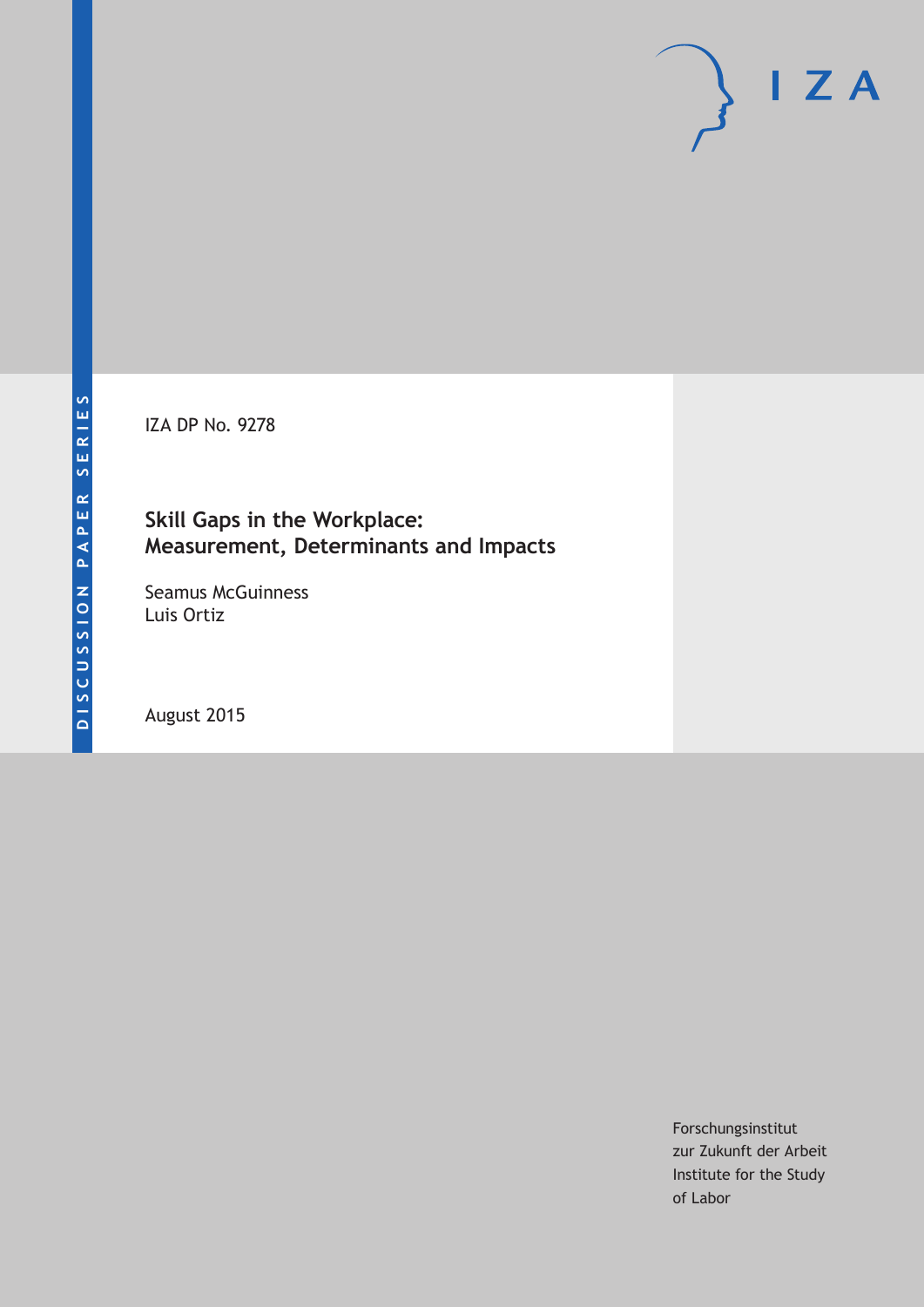# **Skill Gaps in the Workplace: Measurement, Determinants and Impacts**

### **Seamus McGuinness**

*ESRI Dublin, Trinity College Dublin, NILS, Flinders University and IZA* 

### **Luis Ortiz**

*Universitat Pompeu Fabra* 

Discussion Paper No. 9278 August 2015

IZA

P.O. Box 7240 53072 Bonn Germany

Phone: +49-228-3894-0 Fax: +49-228-3894-180 E-mail: iza@iza.org

Any opinions expressed here are those of the author(s) and not those of IZA. Research published in this series may include views on policy, but the institute itself takes no institutional policy positions. The IZA research network is committed to the IZA Guiding Principles of Research Integrity.

The Institute for the Study of Labor (IZA) in Bonn is a local and virtual international research center and a place of communication between science, politics and business. IZA is an independent nonprofit organization supported by Deutsche Post Foundation. The center is associated with the University of Bonn and offers a stimulating research environment through its international network, workshops and conferences, data service, project support, research visits and doctoral program. IZA engages in (i) original and internationally competitive research in all fields of labor economics, (ii) development of policy concepts, and (iii) dissemination of research results and concepts to the interested public.

IZA Discussion Papers often represent preliminary work and are circulated to encourage discussion. Citation of such a paper should account for its provisional character. A revised version may be available directly from the author.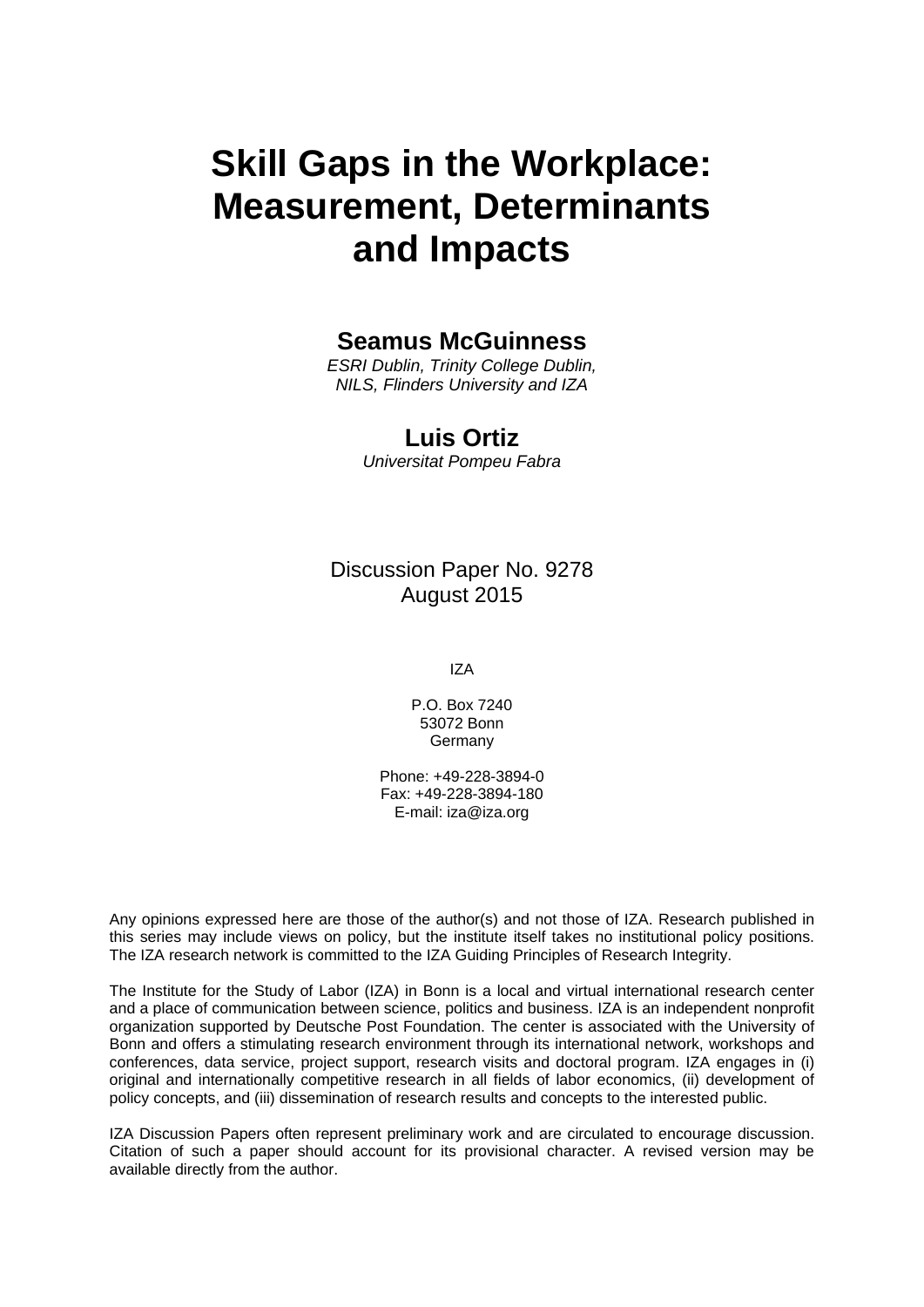IZA Discussion Paper No. 9278 August 2015

# **ABSTRACT**

## **Skill Gaps in the Workplace: Measurement, Determinants and Impacts**

Optimal training decisions require employers to have accurate information about their workers' training needs. However, little is known with regard to the key factors determining the accurate transmission of worker training requirements. Using one of the few linked employer-employee surveys in the world, the 2006 Irish National Employment Survey, this paper identifies the key factors determining the correct identification of skill gaps within firms. The impact of skill gaps on average training expenditures and labour costs is also measured. The research finds that both HRM and collective bargaining arrangements are important factors in facilitating the accurate identification of skill gaps within firms. The analysis confirms that skill gaps are a key determinant of training expenditures and tend to raise average labour costs. Finally, the evidence suggests that employee perceptions of skill gaps may be prone to higher levels of subjective bias relative to those based on the employers' views.

JEL Classification: J20, J24, J50

Keywords: skill gaps, subjective bias, labour costs, training costs

Corresponding author:

Seamus McGuinness Economic and Social Research Institute Whitaker Square Sir John Rogerson's Quay Dublin 2 Ireland E-mail: Seamus.McGuinness@esri.ie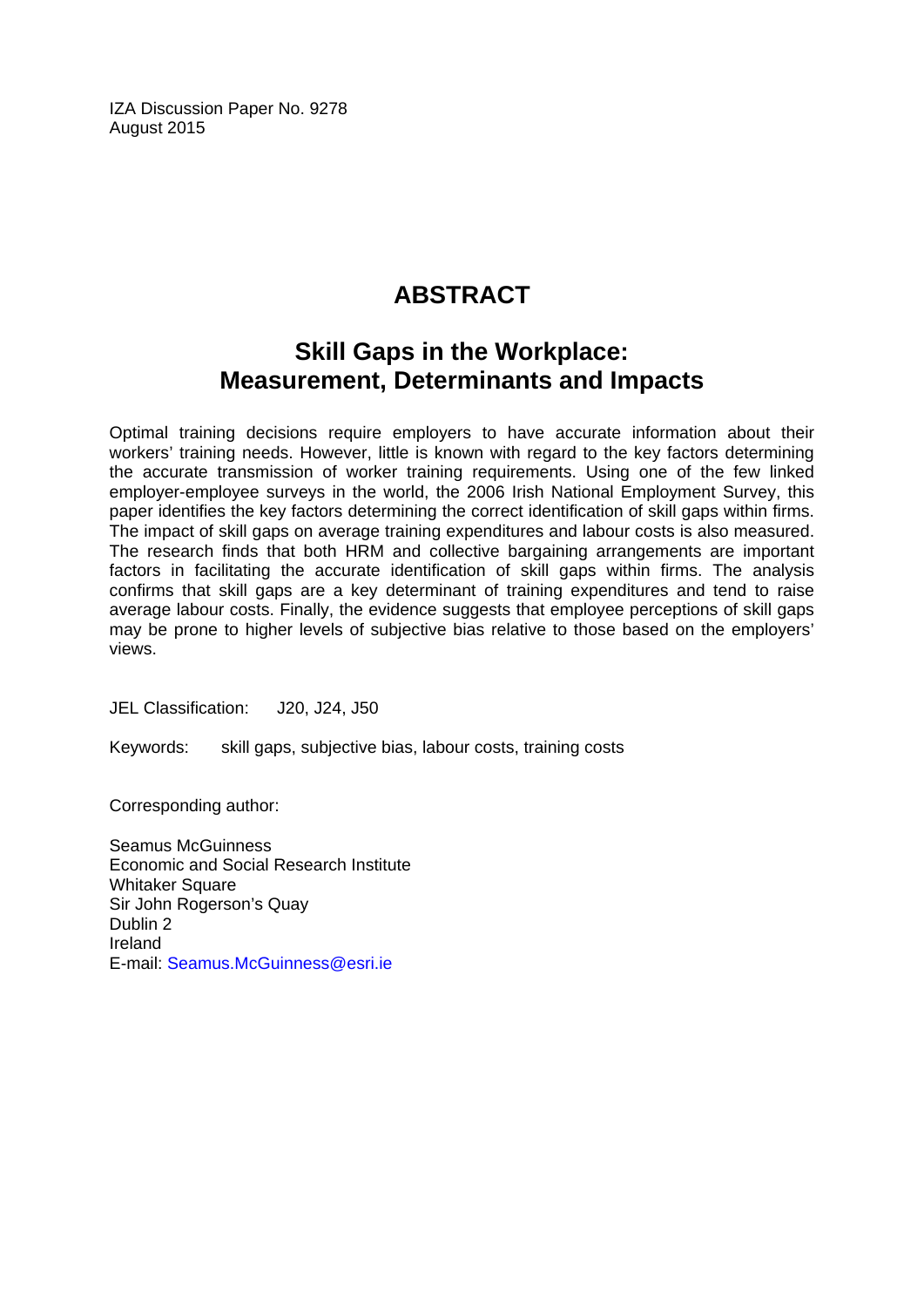#### **1 Introduction**

There is now a considerable literature on the issue of skill mismatches (see CEDEFOP 2010 for a summary) with the majority of studies demonstrating that an inadequate alignment between the human capital of workers and firm-level requirements is costly on a number of fronts, including workers' earnings, job satisfaction, job turnover, training participation and productivity (McGuinness, 2006, Verhaerst & Omey, 2006, McGuinness & Wooden, 2010, Kampelmann & Rycx, 2012, Mavromaras et al, 2013). However, to date, the mismatch literature has focused almost exclusively on the impacts of overeducation and overskilling at the individual level, and has largely ignored the impacts of skill gaps at the firm level. Moreover, the mismatch literature has focused on the costs associated with surplus levels of education and skills, which are likely to be of less significance for firms than deficits in worker's human capital.

Skill gaps describe the phenomenon whereby the skill levels of workers are insufficient to meet the requirements of their current job. The lack of research in this area is particularly surprising given that skill gaps represent a primary motivating factor in the training investment decisions of both firms and workers. Skill gaps have the potential to harm firm-level productivity as average worker productivity is likely to be lower in the presence of substantial skill gaps; skill gaps will also tend to inflate average labour costs as organisations require more workers per unit of output. Finally, firm-level profitability will be adversely impacted by skill gaps as a consequence of the additional training and recruitment investments that arise as a direct consequence of skill gaps.

The paper seeks to address the current gaps in the literature and has two central aims:

(1) To assess the determinants and relationship between skill gaps measured from the perspective of both employers and employees in order to draw conclusions regarding the main drivers of the accurate recognition of training requirements within firms. If there are channels or institutions facilitating the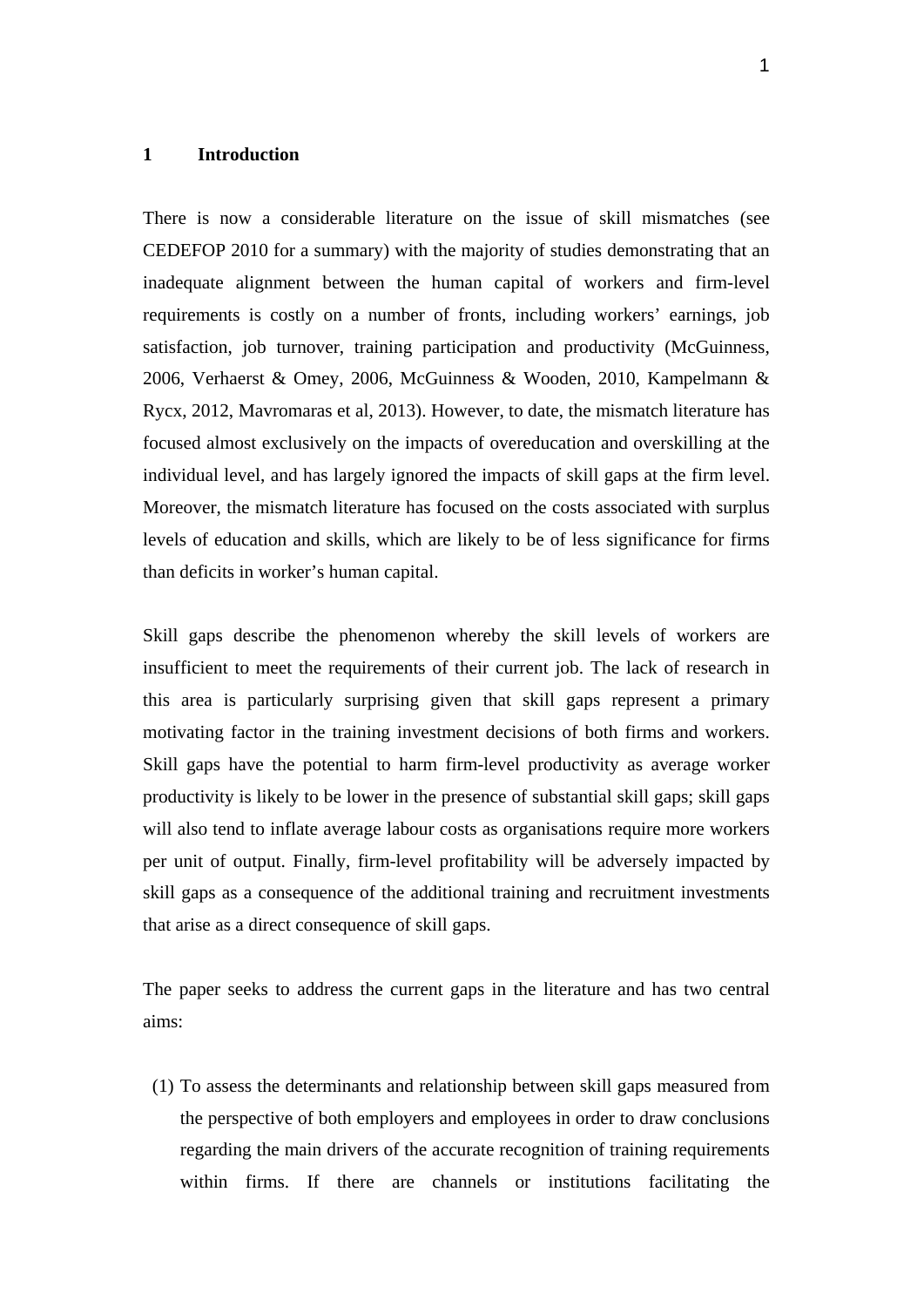communication of those skill deficits between management, on the one hand, and workers or their representatives, on the other hand, these skill gaps should be more easily recognised, diagnosed and tackled than in firms where these mechanisms do not exist.

(2) To determine the degree to which skill gaps affect training expenditures and firm-level performance.

The paper is structured as follows: section 2 reviews the literature, section 3 describes the data and methods used in the study, section 4 outlines the central results arising from the analysis and section 5 provides conclusions and policy recommendations.

#### **2 Review of the literature**

Skill mismatch is defined as the excess or deficit of qualifications or skills possessed by individuals, relative to the skills required by the job they hold (CEDEFOP, 2012). The literature has tended to focus on the effects of overskilling and overeducation at the worker's level (Duncan and Hoffman, 1981; Allen and van de Velden, 2001). But relatively little is known about the impacts of underskilling or undereducation on individual outcome variables such as job satisfaction and earnings, and even less is known about their aggregate effect on firm-level performance.

A limited number of studies do address the issue of skill gaps on firm-level performance. Using data from the UK national employment survey (2003), Tether et al (2005) reported that over one fifth of sampled firms believed that skill gaps delayed the introduction of new products, with a third also stating that such gaps represented a barrier to introducing new work practices, A series of Northern Ireland sectoral studies (NIERC,2000; 2001; 2002; Erini, 2005), also reported descriptive evidence that skill gaps substantially hampered firm level performance due to subsequent lower productivity, a failure to meet deadlines and lower product quality. Finally, Forth & Mason  $(2004)$  report that ICT skill gaps negatively impacted company sales performance within a sample of UK firms employing ICT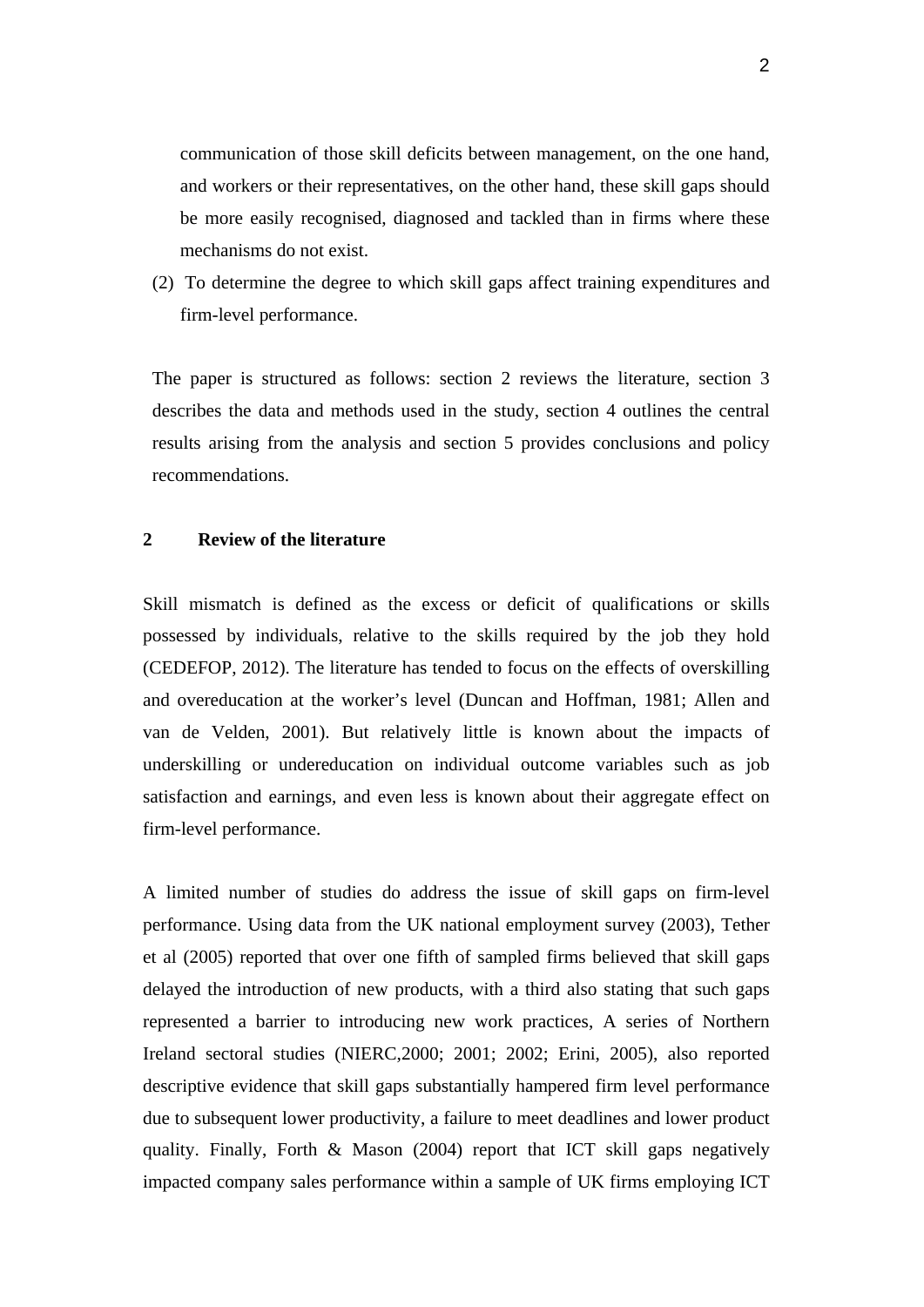professionals. Nevertheless, given the potential importance of skill gaps for both firm-level performance and training decisions, this research is surprisingly limited and largely descriptive.

Not much effort has been made in quantifying the importance of the phenomenon or identifying its determinants at the firm level, although some research has demonstrated the importance of the sector or the product market strategy of the company. Thus, a recent report of the UK Commission for Employment and Skills found that "high-end product strategy establishments are, on average, more likely than other establishments to report both skill-shortage vacancies and skills updating needs" (UKCES, 2011: 42). In the same line, Haskel and Martin (2011) holds that technical progress may create persistent skill shortages. Firms that tend to innovate, or are part of a sector in a rapid process of technological change, are thus more likely to report skill gaps.

It is important to distinguish skill gaps, which originate within firms, from those that are a consequence of skill-shortages that originate *before* hiring takes place. One focus of attention, in this respect, is the hard-to-fill vacancies and their effect on company performance (Bennet and McGuinness, 2009; Fabling and Maré, 2013). Skill gaps, though, may not be only the result of "external skill shortages", whereby firms are forced into hiring inferior candidates, but also a process that can be worsened or improved *within* the firm. Quite interestingly, in a recent exploration of skill gaps among a sample of U.S. manufacturing establishments, Weaver and Osterman found that skill gaps are not "the mechanical result of undertrained workers who simply cannot meet the skill demands of modern industry" (Weaver and Osterman: 2013). Not all their establishments with naturally higher skill demands (as high-tech plans) showed hiring problems. They interpreted this result as a sign that other factors, rather than a simple skill shortage in the external labour market, are behind skill gaps at the establishment level. They pointed to "firm strategy and a range of institutional policies that go beyond calls for workers to increase educational attainment".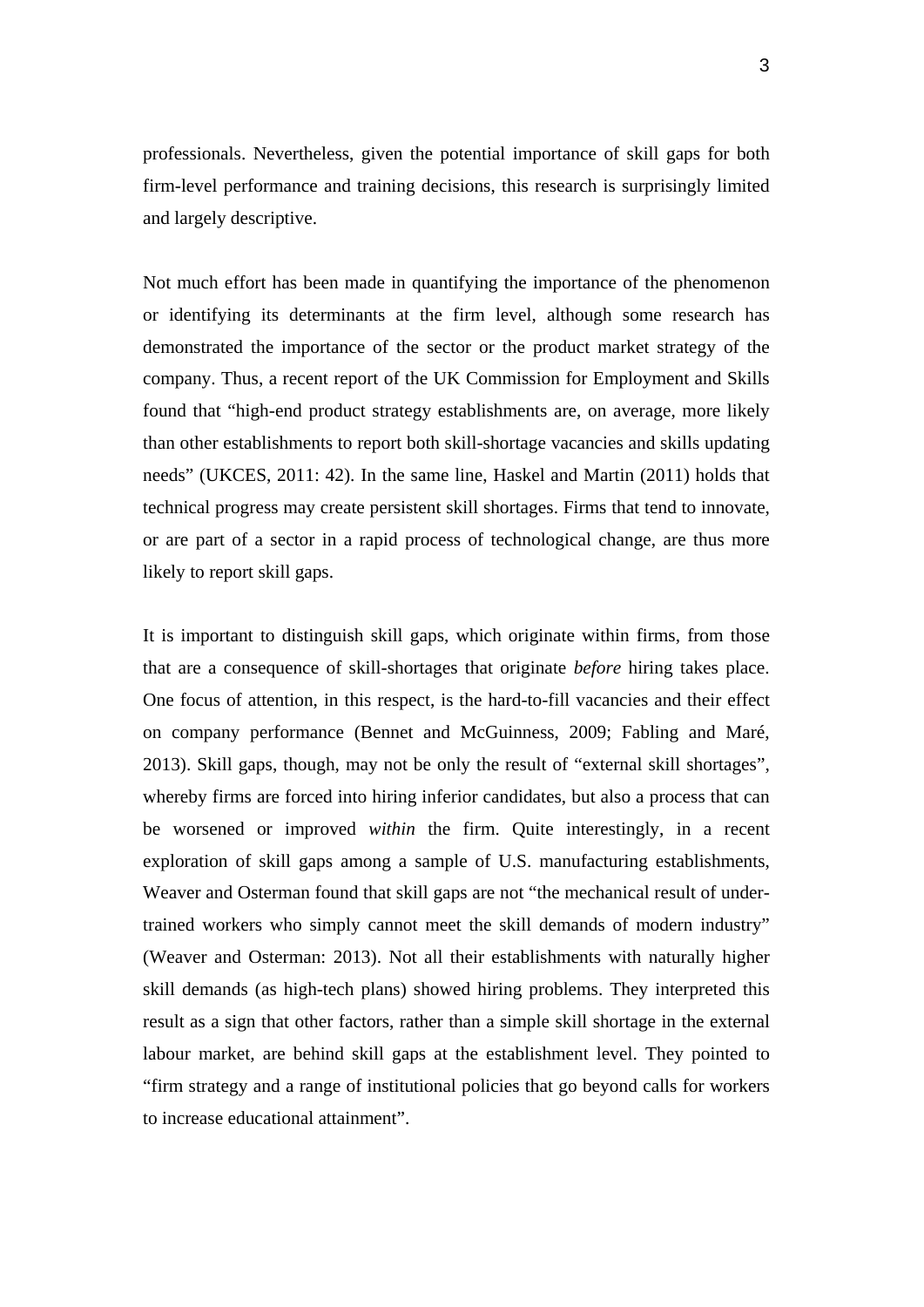In this research, we will explore precisely this possibility, the possibility that skills gaps are rooted at the firm-level; more specifically, we will look at the role of communication at the firm-level in reducing the skill gaps reported by employees and/or employers. Information channels are likely to play an important role in the training decision (Acemoglu & Pischke, 1998). Acemoglu and Pischke developed a model under which superior information held by employers regarding its employees abilities relative to other firms, encourages the firm to train even in the area of general skills. If there are channels or institutions facilitating those skill deficits at the firm level to be communicated between management, on the one hand, and workers and their representatives, on the other hand, these skill gaps should be more easily recognised, diagnosed and tackled than in firms where these mechanisms do not exist. It is only through mutual recognition of skill gaps that employer training will be initiated and gratefully received, so that productivity is increased. If skill gaps are only recognised by workers, no employer training is likely to take place and potential productivity gaps are likely to remain. Conversely, if skill gaps are only recognised by employer, workers may not be willing to participate in any training process, as they do not believe they are necessary to improve their productivity.

The importance of communication for skill gaps at the firm level will be analysed by including in our analysis factors related to human resources management, the existence of institutions of workers' representation at the firm level, and the importance of different levels of collective bargaining, which arguably may be more or less efficient in facilitating the communication of the skill needs between workers' representatives and employers**.** 

As regards the level at which collective bargaining takes place, some of the most efficient national systems of skill formation are characterised by strong social agents (employers' associations and trade unions) that bargain at the sector level over the skill requirements of the workforce, thus preventing companies within the same sector from free-riding on each other by poaching each others' employees and enabling the generation of sector-specific skills, which should be regarded as a public good for the firms and their employees that would not be tenable otherwise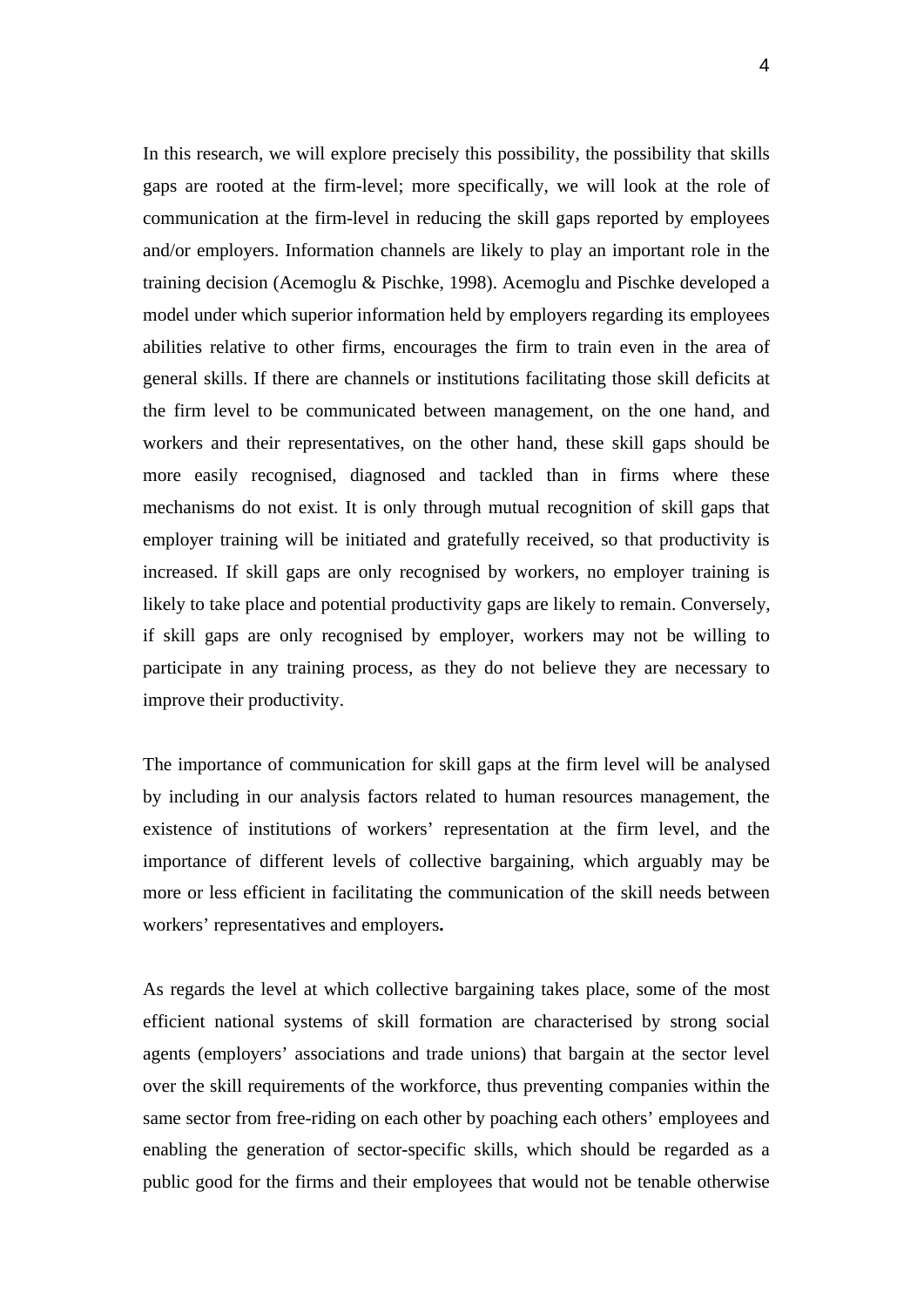(Estevez-Abe, 2000; Culpepper, 1999; Thelen, 2004). Moreover, as Thelen (2004) argues, frequent coordination between social agents at the sector level guarantees a more accurate diagnosis of the skill needs and the necessary, often update of these sector-specific skill requirements. In sum, sector-level bargaining is possibly far more efficient than other levels of collective bargaining coordination for identifying skill needs of companies and promoting on-the-job training suitable to meet these needs or requirements. If this were the case, skill gaps would be lower in companies affected by sector level bargaining.

*Hypothesis 1A: Skill gaps will be lower at firms covered by sector-level collective bargaining than at firms covered by collective bargaining at either firm- or national-level* 

As regards HRM, high performance work systems have entailed the introduction of mechanisms like 'training needs analysis', aimed at establishing "where training is needed, what needs to be taught, and who needs to be trained" (Salas and Cannon-Bowers, 2001). Like 'training needs analysis', a number of developments in HRM facilitate the assessment of the skill needs among the workforce, and therefore the skill gaps among them. Teamwork is another case: team leaders are expected to be channels of communication of skill needs between line workers and management; they keep management updated about the training needs of the latter (Smith-Jentchs et al, 2001). In sum, it is reasonable to assume that a more developed HRM structure is a top-down way of gathering information about skill gaps, and eventually correcting them

*Hypothesis 1B: Skill gaps will be lower at firms with a more developed HRM structure* 

In terms of trade unions, their corrective effect on skill gaps may be twofold. On the one hand, workplace unionisation may be associated to longer tenure. This may in turn make employers more interested in correcting any skill gap among their workforces. Since these workforces are constituted by employees who are more difficult to lay off, employers have stronger incentives to improve their work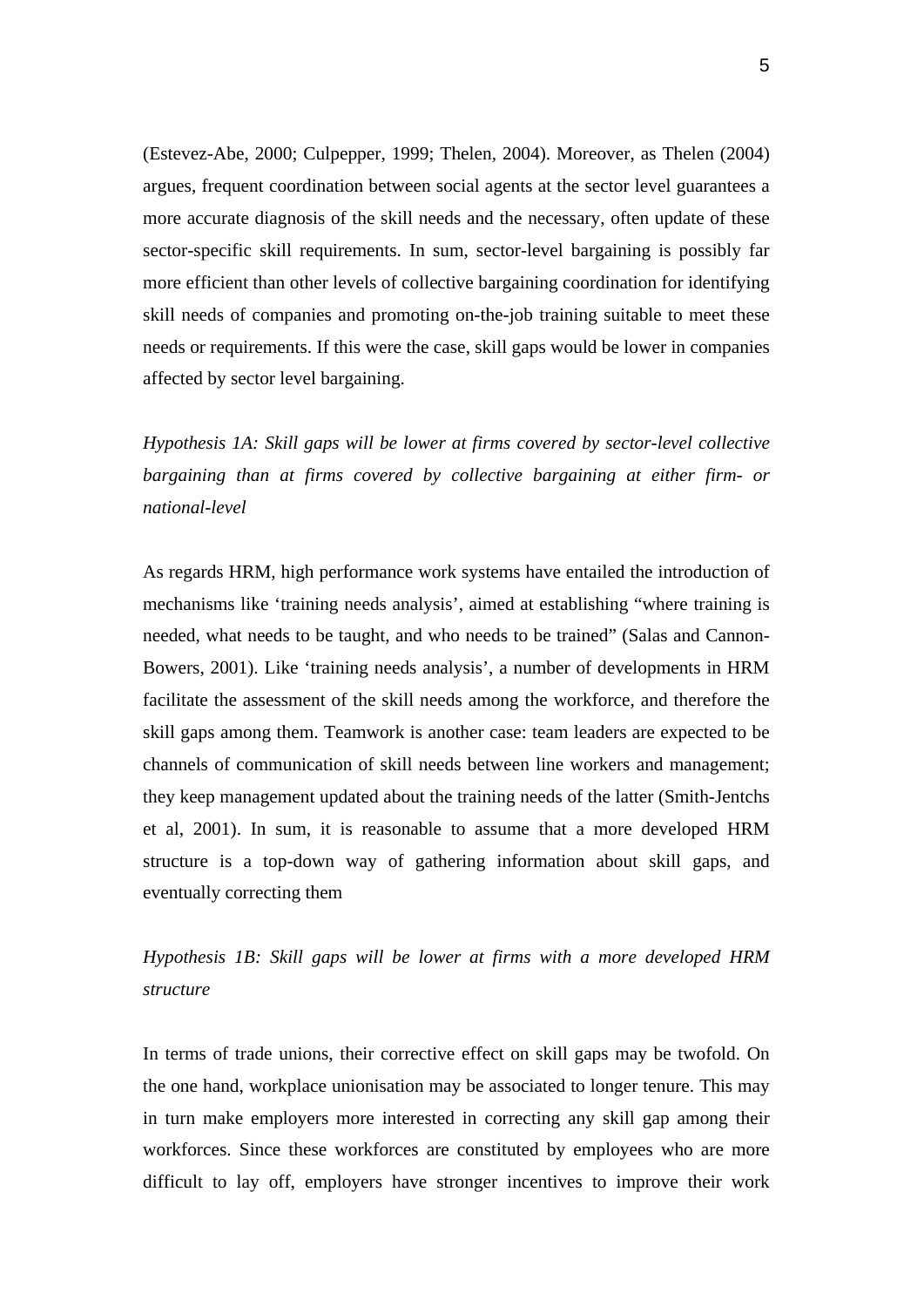productivity by reducing the skill gaps among them. On the other hand, trade unions or workers' representatives may work as bottom-up ways of providing management with information about those skill gaps. Schömann provides a detailed description of how workers' representatives help identifying skill gaps in different European countries (Schömann, 2002: 188-191)

### *Hypothesis 1C: Skill gaps will be lower in unionised workplaces than in nonunionised ones.*

Before assessing the importance eventually played by management-workers communication, relative to other determinants of skill gaps at the firm level, it is necessary to know where to look at in order measure these gaps properly. Such gaps can be identified either by workers or by employers, or by both. It is unclear to what extent worker's and employer's perceptions of skill gaps are correlated. There are considerable grounds to believe that the level of correlation may not be as great as might be imagined; that is, there are reasons why employers or employees could report skill gaps not recognised by the other part. Employers may report skill gaps in isolation if (a) employees overestimate their own competency levels (b) employers under-estimate the competency levels of their workforce, or (c) employees fail to recognise instances where their skill deficiencies have important implications for productivity. Conversely, employees may report skill gaps in isolation if (a) the skill gap is genuine but has few implications for productivity (that is, if it is of little concern to the firm); (b) the firm lacks the prerequisite communication and HRM structures that allow workers to communicate their training needs to their employer (c) employers put too much faith in formal education systems and assume that gaps are less likely the higher the workforce share of educated labour (d) employee responses reflect future career aspirations more than current job requirements.

Besides digging into the determinants of skill gaps at firm level, our research will thus contribute to the literature by exploring the analytical power of different possible indicators of skill gaps. In order to do that, we will assess the extent to which different indicators are able to explain cross-firm differences in labour and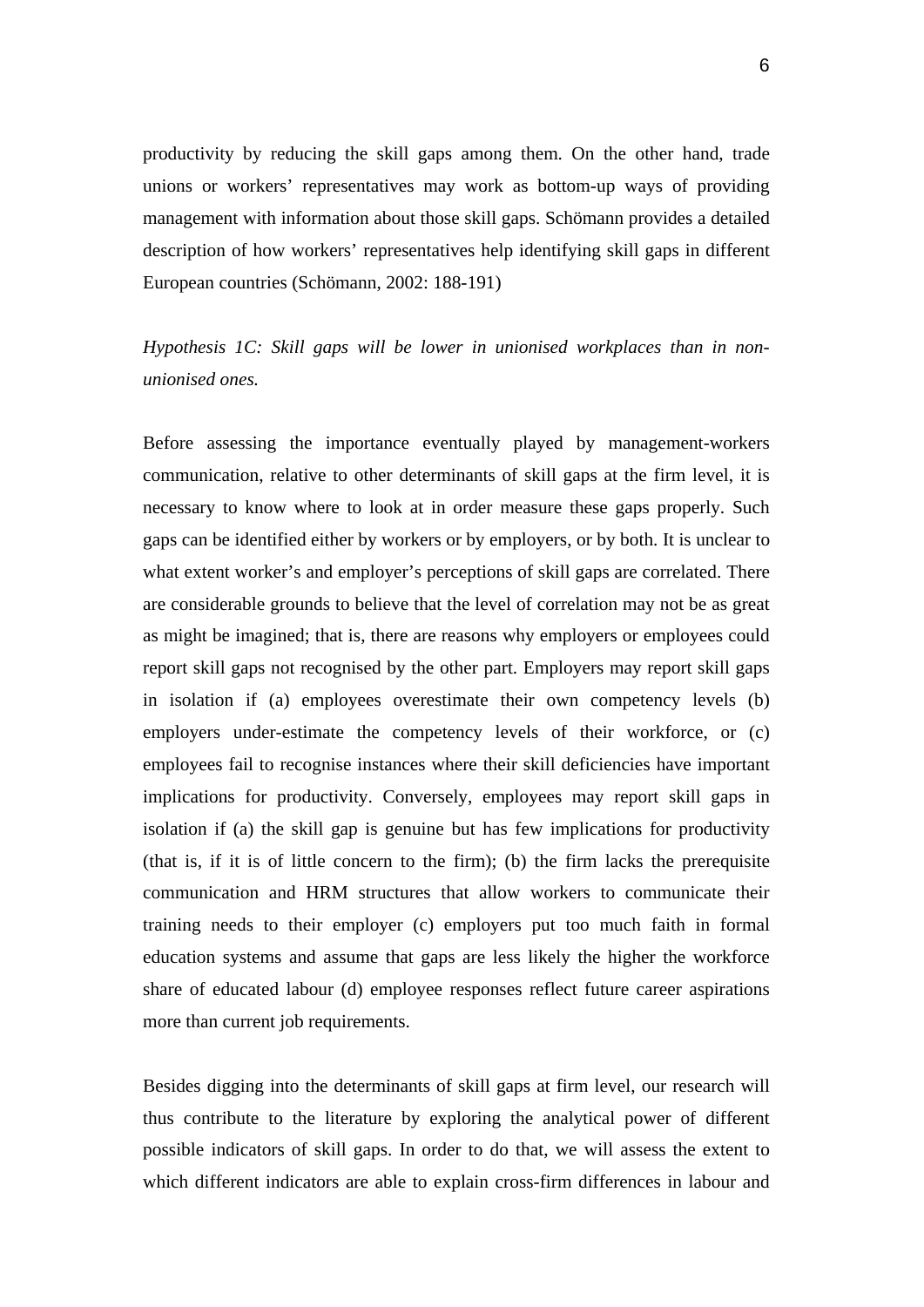training costs. In accordance to it, we also hypothesize that skill gaps will be associated with higher labour and training costs.

*Hypothesis 2: Skill gaps will be associated with higher labour and training costs* 

#### **2 Data and methods**

l

For the study, we have used the 2006 National Employment Survey (NES), an [employer-employee matched] workplace survey carried out by the Irish Central Statistics Office. The NES covers both the public and private sectors<sup>1</sup>. The data covers the very height of the Irish economic boom, during which time unemployment was low and labour market conditions tight. We would reasonably expect the impacts of skill gaps to be at their height during 2006, as the rapid pace of growth and the relative scarcity of available skilled labour would have made it more difficult to eliminate skill gaps through external recruitment. The employer sample was drawn from the CSO's Central Business Register. Selected firms were asked to extract a systematic sample of employees from their payrolls. Approximately 6,500 private sector employers and 300 public sector bodies were surveyed across the economy<sup>2</sup>. Within this, a total sample of  $60,000$  employees was included from the private sector and 29,000 from the public sector.

The employer questionnaire requested information on employee earnings, hours worked and occupation<sup>3</sup>. Information was also obtained on firm size, sector, the use of pay agreements, HRM procedures, etc. Employees were issued with a separate questionnaire within which they provided information on their age, gender, educational attainment, employment status (part-time or full-time), length of time in

<sup>&</sup>lt;sup>1</sup> While the NES was of enterprises with 3 plus employees, the results were calibrated to the Quarterly National Household Survey (QNHS) employment data for employees (excluding agriculture, forestry and fishing), which covers all employees.

 $2$  Only employers with more than three employees were surveyed and the data were collected at the enterprise level.

<sup>&</sup>lt;sup>3</sup> The earnings information collected in the 2003 NES represents the gross monthly amount payable by the organisation to its employees, and relates to the month of March in 2003. This includes normal wages, salaries and overtime; taxable allowances, regular bonuses and commissions; and holiday or sick pay for the period in question. It does not include employer's Pay Related Social Insurance (PRSI), redundancy payments and back pay.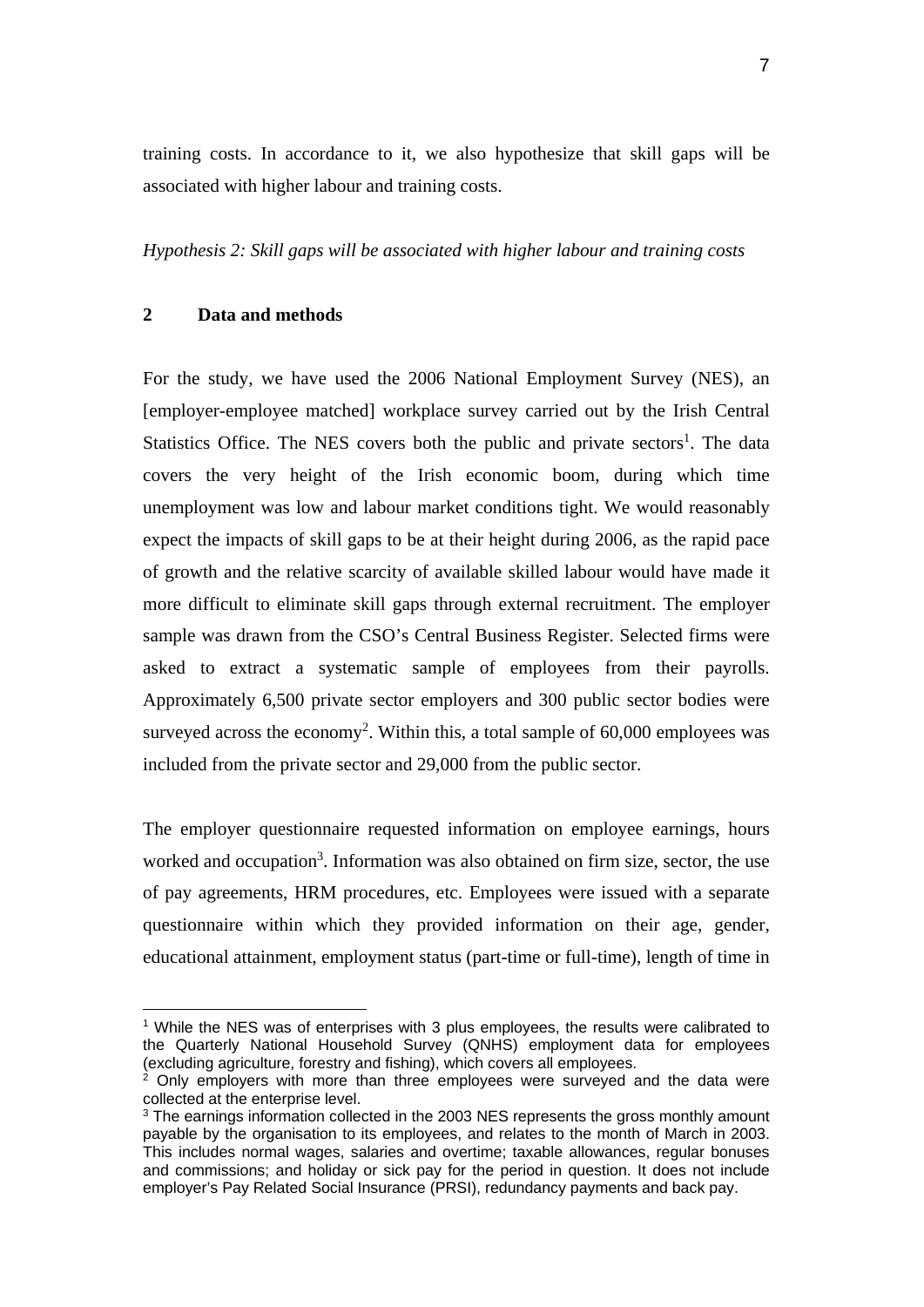paid employment, length of service with current employer and also other jobrelated characteristics (for example, trade union membership, shift-work etc). Both employers and employees were asked similar questions regarding the existence of skill gaps. Employers were asked to indicate the competency areas where they believed that employees had gaps in their skill, while employees were asked to indicate if, for their current job, they required training in any competency area. Data was collected on both employer and employee skill gaps in the following 15 competency areas: communication skills, customer services skills, general IT skills, professional IT skills, language skills (English and foreign), literacy skills, numeracy skills, management skills, technical & practical skills and other skills.

In this study, we work under the assumption that skill gaps have been correctly identified within a firm when they have been simultaneously reported by both employers and workers. Given that our objective is to assess the degree of alignment on perceptions of skill gaps within organisations and to measure the impacts of gaps of measures on firm-level performance, we reduce our linked employer-employee data to the level of the firm by retaining one observation per organisation. We retain information from the employer survey and derived variables for each organisation based on average employee responses. We apply establishment-level weights to our firm-level observations in order to ensure that our data is representative of the population of firms in Ireland during 2006. Our sample is restricted to private sector organisations on the grounds that expenditures on training and labour costs within public sector organisations are less likely to be sensitive to market forces. After excluding missing data we retain an effective sample of 4035 private sector companies firms.

Moving onto the econometric analysis, our specifications are based on the assumption that our key outcome variables at the level of the firm will be driven by a combination of the human capital characteristics of the workforce and a range of organisational attributes. Given this, we estimate the following equations:

$$
Agree = \alpha + \beta_1 \overline{H} + \beta_2 F_i + \varepsilon \qquad (1)
$$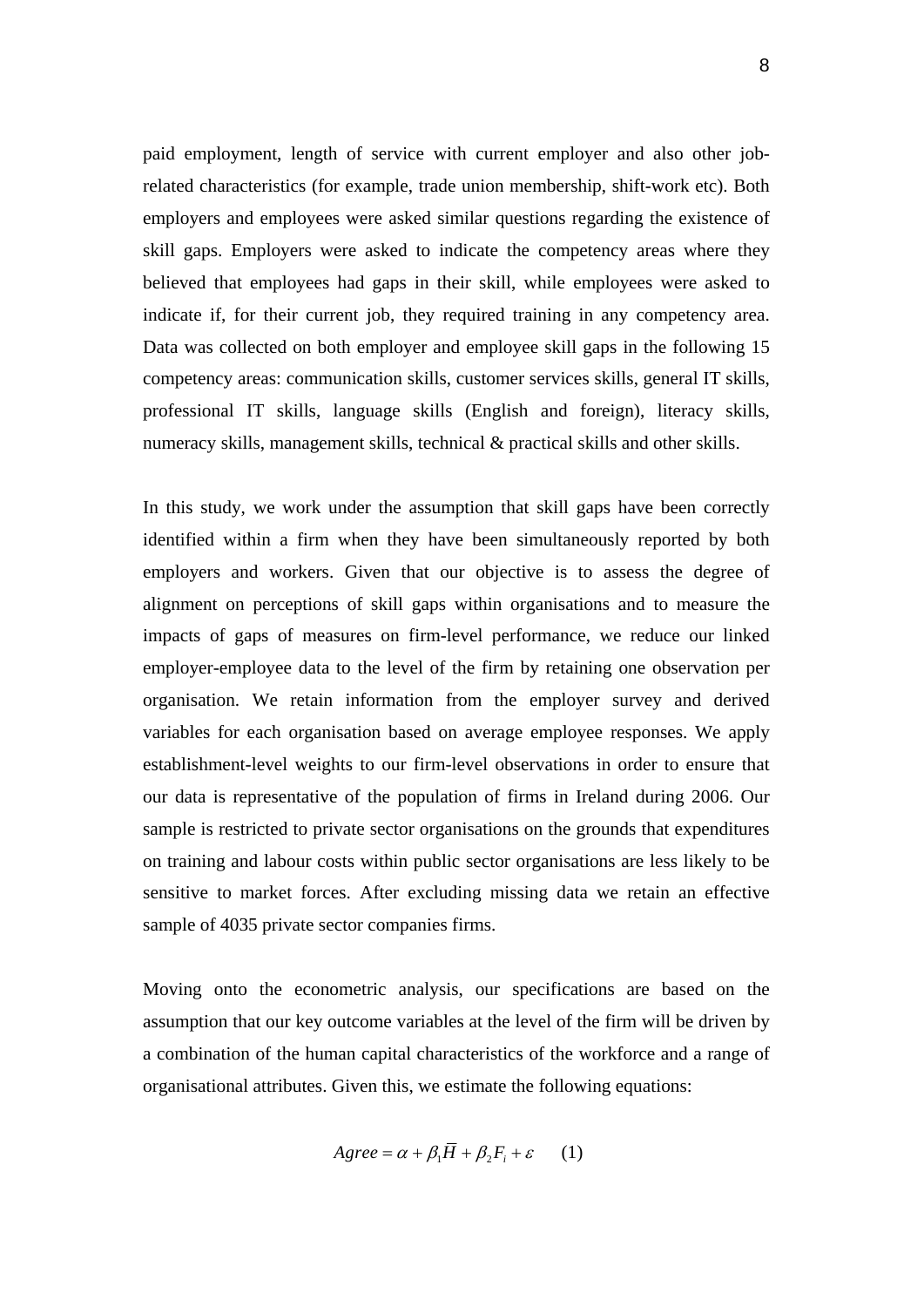$$
\overline{Tc} = \alpha + \beta_1 \overline{H} + \beta_2 F + \beta_3 Gapi + \lambda gapi + \varepsilon (2)
$$

$$
\overline{Y} = \alpha + \beta_1 \overline{H} + \beta_2 F + \beta_3 gap_i + \lambda gap_i + \varepsilon \tag{3}
$$

*Agree* is a binary variable indicating that both employers and employees believe that a skill gap exists and, as such, can be considered as a situation whereby training requirements have been accurately communicated to management. *Agree* takes the value of one if employers indicate that a skill gap exists *and* 20 per cent of employees within the organisation also report a need for training in that particular area. While the 20 per cent cut off point is somewhat arbitrary, we argue that it represents a level of deficiency that is sufficiently high so as to represent a concern for employers<sup>4</sup>.  $\overline{H}$  denotes the mean human capital characteristics of the workforce which are derived from average employee responses, *F* relates to firm level characteristics taken from the employer component of the sample and  $\varepsilon$  is the error term. Among these firm-level characteristics, we include our key independent variables: mode of wage bargaining, HRM variables related to the proportion of staff subject to an annual performance review or in receipt of a job description, and trade union representation. Firm level controls included in the model relate to firmsize and sector. The human capital related variables are derived on the basis of average worker characteristics and include the proportion of workers with varying levels of education, the shares of migrants, shift workers and workers belonging to professional bodies, the level of trade union density, the average level of labour market experience among the workforce and the proportion of workers who were consulted by management on matters relating to organisational change.

With respect to equations 2 and 3,  $\overline{T_c}$  represents average training costs and  $\overline{Y}$ average labour costs, Gap is a binary variable indicating that a skill gap exists, while  $\lambda$ *gap* denotes a Heckman selection term (Heckman (1974) that accounts for the possibility that the incidence of skill gaps is non-random with respect to average

l

<sup>&</sup>lt;sup>4</sup> This is particularly the case as the NES sample is skewed towards larger firms.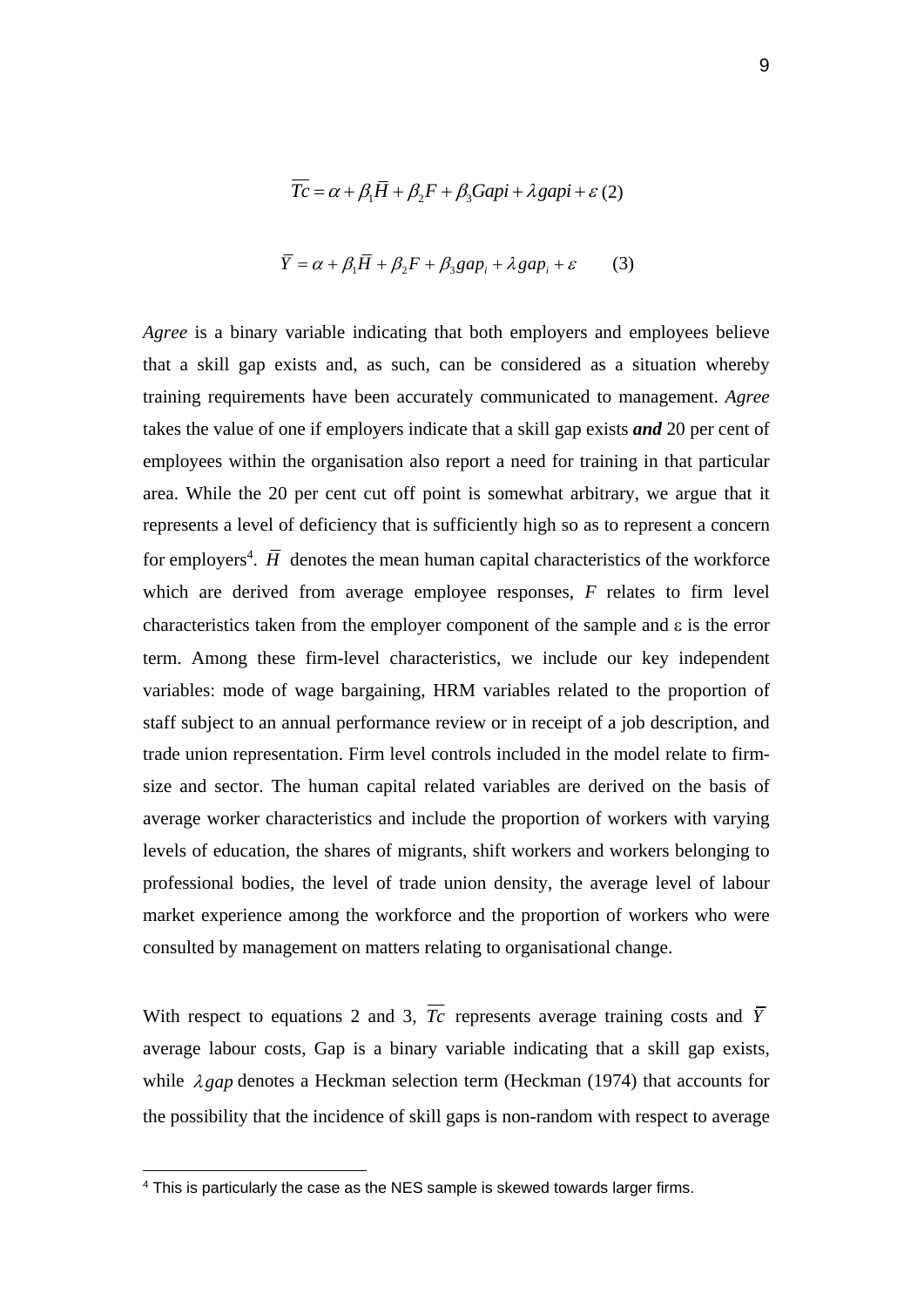training and / or labour costs. Average labour costs are derived on the basis of the average gross monthly salary paid to responding employees within the firm, while average training costs are calculated by dividing total annual expenditures on training (course fees, travel and subsistence, costs of premises) by the number of employees in company sponsored training programmes during the year.

#### **3 Results**

### *Congruence or agreement between employers' and employees' perception of skill gap: Skill gaps correctly identified*

Tables 1 and 2 show the percentages of firms reporting skill gaps based on the perceptions of both employers (Table 1) and employees (Table 2). An employer based skill gap is based on the firm indicating that one exists, while an employee based skill gap is recorded if more than 20 per cent of employees report a deficiency in a particular skill dimension. The percentage of firms reporting employee based skill gaps is systematically higher than the percentage reporting employer based skill gaps. The areas were skill gaps are more highly reported under both indicators are IT and communication and, to a lesser extent, technology and management. There is some correspondence between employers' and employees' perceptions in this respect, but the correlation between the two measures is relatively low: when skill gaps in any particular competency area are identified on the basis of employee perceptions, employers will typically also report the skill gap in less than 40 per cent of cases. However, when a skill gap is identified on the basis of employer perceptions, in 4 out of 6 competency areas, employee based skill gaps were also reported in more than 50 per cent of firms. Thus, it is far more common that employees also recognised gaps when employers did so than vice versa. For both measurement approaches, the level of agreement seems somewhat higher for IT, management or communication.

> **<Insert Table 1 here> <Insert Table 2 here>**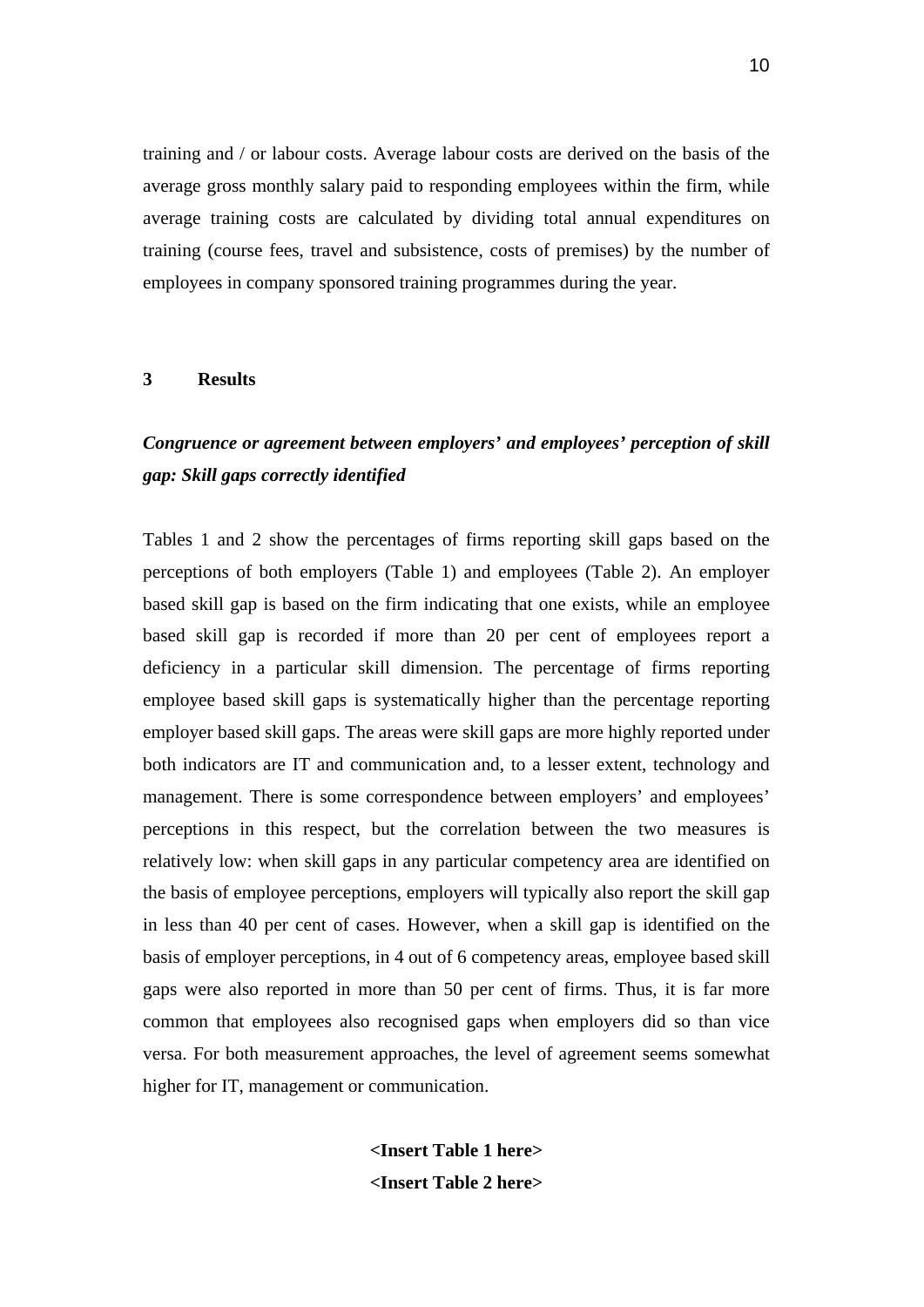In order to gain further insights into the factors that influence agreement between employers and workers on training requirements, Table 3 presents the results from a multinomial logit model comparing the characteristics of organisations where both parties agree on skill gaps (skill gaps agreement) i.e. where training requirements have been correctly identified. Given that there exist a number of mutually exclusive skill gap states  $(j=1,2,3,4)$  where 1 refers no skill gaps reported by either party, 2 refers to skill gaps reported by both employees and employers (skill gaps agreement), 3 refers to skill gaps reported by employees only and 4 refers to skill gaps reported by employers alone, we estimate out models using the following standard multinomial logit approach :

$$
\Pr(y_i = j) \frac{e^{\beta x_{ij}}}{\sum_{k=1}^{j} e^{\beta^j x_{ik}}}
$$
   
 j=1,......,j

We estimate the model separately for each skill dimension (e.g. a skill gap in any area, a skill gap in technology, a skill gap in IT, etc) with the reference in the dependent variable being 'no gap being reported by either firms or employees in the specific competency area'. When presenting the results, we gather all the estimates related from the competency specific mutinomial logits and present them in a single table. For the sake of brevity, we do not report the coefficients for the sector controls; however, full results are available from the authors on request. The results for skill gap agreement are reported in table 3 and a number of patterns arise. Firstly, relative to firms reporting no skill gaps of any description, the mutual identification of skill gaps is, on the whole, more common in firms with higher shares of educated and professional workers, in larger firms, those implementing shift work practices and / operating collective bargaining mechanisms such as the National Wage Agreement and industry level agreements. HRM practices also appear to be an important factor in facilitating the mutual recognition of skill gaps among employers and workers, with significant effects evident for both performance reviews and change consultation. This comes as a confirmation of hypothesis 1B. The provision of job descriptions is also important but to a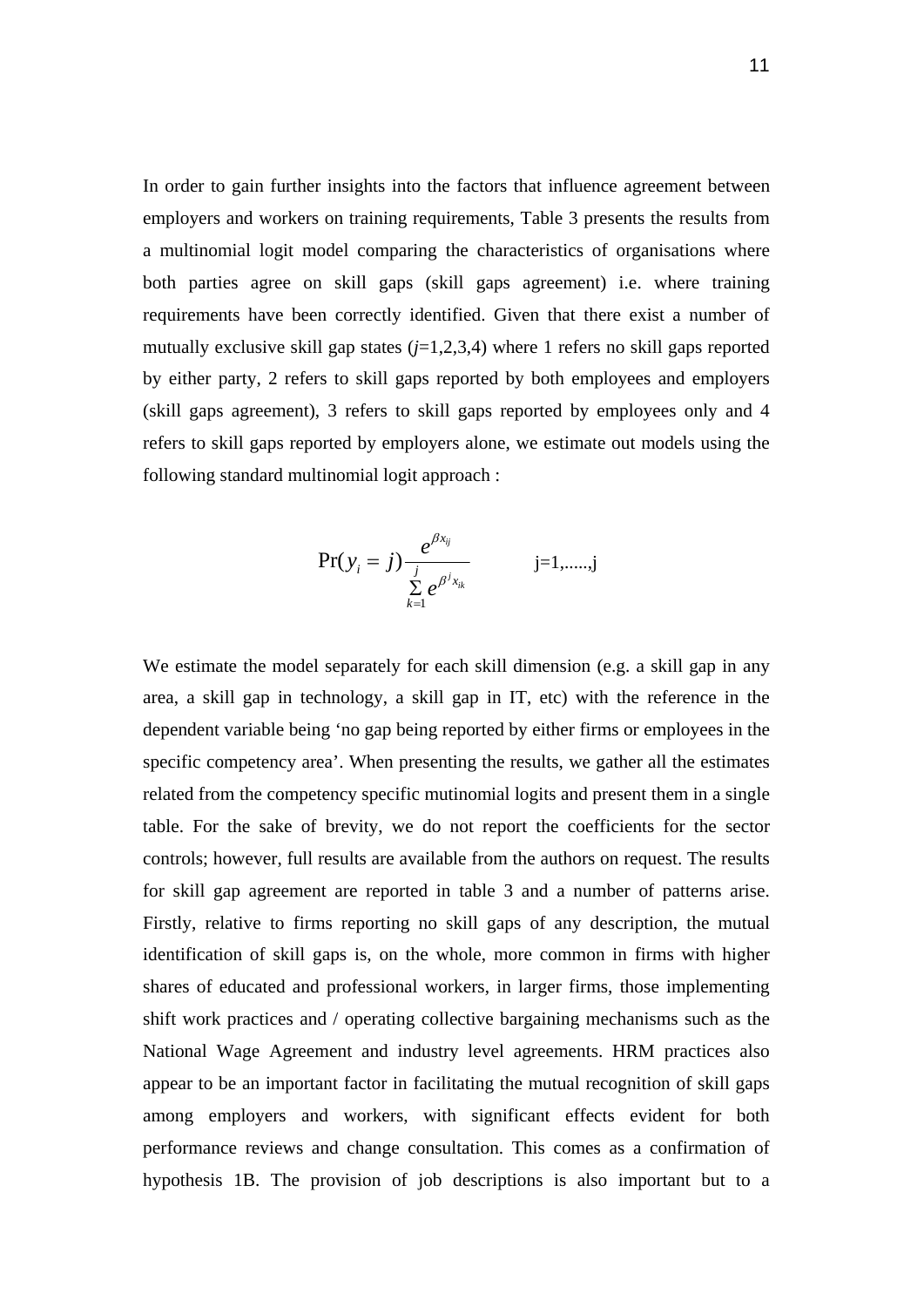somewhat lesser degree. With respect to industrial sector<sup>5</sup>, relative to the Other Services base case, agreement was consistently less likely in the Transport / storage, Wholesale / retail and Public administration sectors $6$ 

#### **<Insert Table 3 here>**

We next identify the characteristics of organisations where skill gaps are not mutually recognised i.e. where employees or employees report skill deficiencies in isolation. As states, this represents an inefficient state that will potentially lead to under-investment in training on behalf of the firm. Table 4 analyses the determinants of firms where only employees report skill gaps relative to the base case of firms where there is agreement between employees and employers<sup>7</sup>. A number of common themes become apparent; employees alone are more likely to perceive skill gaps in smaller firms, those employing higher proportions of migrant workers<sup>8</sup>, firms not implementing HRM practices, such as performance reviews or the provision of job descriptions, firms with lower levels of trade-union density and those not implement formal collective wage bargaining arrangements such as the national wage agreement<sup>9</sup>. The human capital characteristics of the workforce are

l

<sup>5</sup> Results are available upon request.

<sup>&</sup>lt;sup>6</sup> As the data excludes public bodies, semi-state organisations are still present in the data and will be present within the Public Administration sector.<br><sup>7</sup> Here we again estimate a series of multinomial logits for each skill area but exclude firms reporting

no skill gaps and estimate relative to the base case of mutual skill gaps in the respective dimension.

<sup>&</sup>lt;sup>8</sup> Migrant workers in Ireland are more likely to be educated to post-secondary level relative to natives, however, they are also more likely to be employed in elementary occupations despite having relatively more schooling. This finding is consistent with the general finding within the literature that migrant workers have a higher exposure to overeducation (Lindley, 2009; Kucel and Byrne, 2008; Dex and Lindley, 2007; Battu and Sloane, 2004; Alpin et al., 1998;)

<sup>&</sup>lt;sup>9</sup> Between 1987 and 2008, wage bargaining in Ireland was largely centralised at the national level, through a process known as *Social Partnership* that facilitated a number of national wage agreements. This partnership approach, which, involved voluntary negotiations between the Government, main employer bodies and trade unions, was introduced by the Government at this time to assist it in moving the country out of the bleak economic situation that it found itself in; a period characterised by high inflation, weak economic growth and, subsequently, considerable unemployment, mass emigration and unsustainable government borrowing and national debt. There have been nine agreements to-date3which has been tailored to medium term national economic and social needs, and has often built on its predecessor. Initially, pay and wage issues were the core elements of the negotiated agreements; specifically moderate wage increases in exchange for reductions in income tax to boost take-home pay. However, as the country recovered and moved into the 'Celtic Tiger' era, the partnership nature of the agreements became deeper and their coverage was extended to include various social and welfare issues that either emerged or become more prominent as the economy prospered. Social partnership effectively ended with the onset of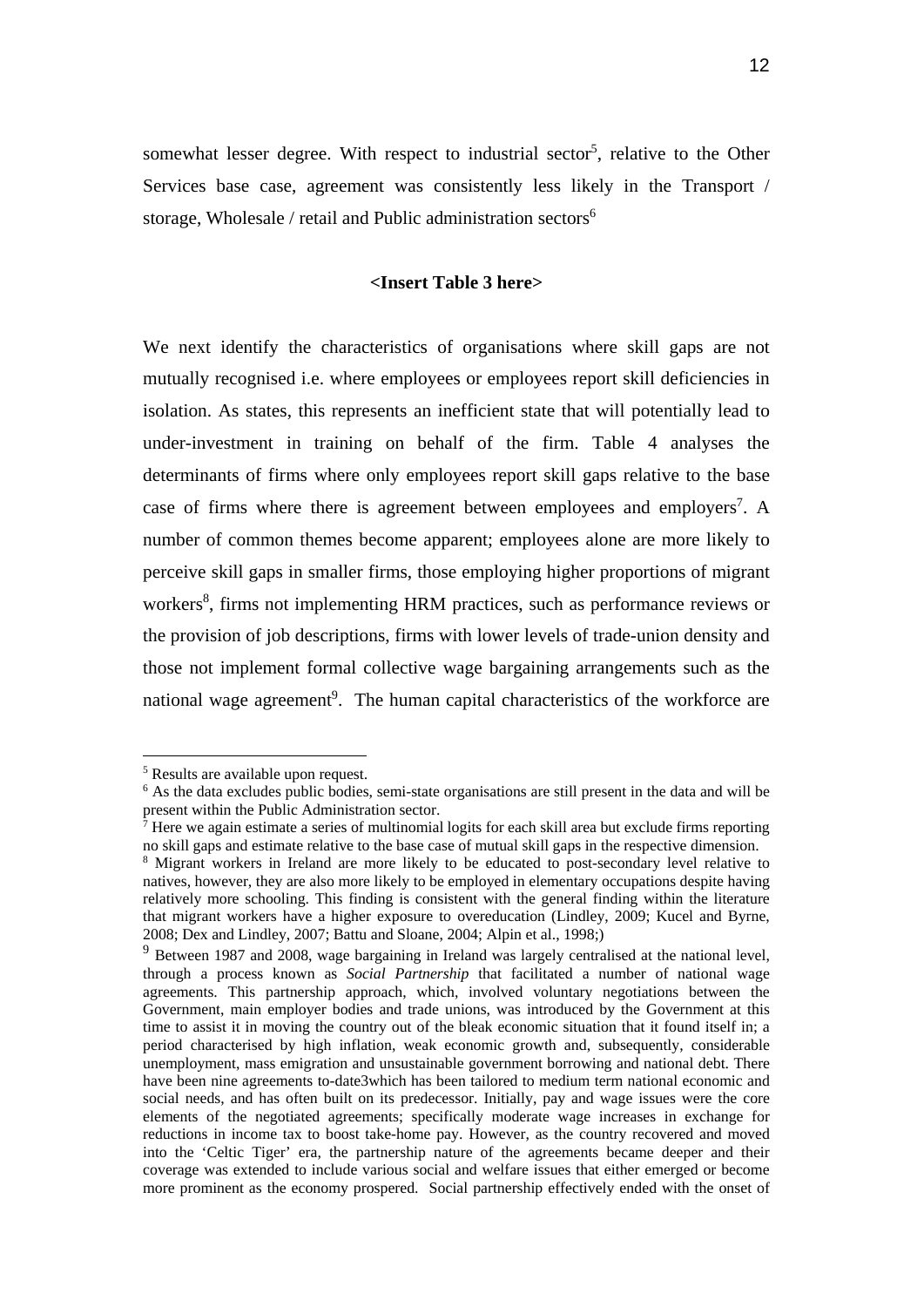also found to play a role in explaining employee based asymmetries, but the observed patterns are less consistent. Employee's specific skill gaps in the areas of languages and communication are more common in firms with a higher average level of worker experience. Employees in firms employing higher proportions of educated labour are more likely to unilaterally report skill gaps in technology and numeracy / literacy; conversely, workers in firms with lower shares of educated labour are more likely to unilaterally report skill gaps in IT. The results for literacy and numeracy may seem somewhat counter-intuitive; however, evidence from employer surveys find that literacy and numeracy problems tend to be reported, at a declining incidence, among workers of all levels of education, suggesting that responses to the question are likely to be benchmarked against job requirements as opposed to ability levels in basic literacy and numeracy. Finally, some sectoral influences were apparent with technology and management related skill gaps more likely to be reported by employees only in the Transport sector while communication gaps were more common in the Retail sector.

#### **<Insert Table 4 here>**

Table 5 compares the characteristics of firms unilaterally reporting employer skill gaps relative again to the base case where both employers and workers agree that a skill deficit exists. Again, this is likely to represent an inefficient scenario as the impact on training is likely to be lower if administered to workers who (a) do not require it or (b) require it but do not recognise the nature or impact of their own skill deficiencies. We see that asymmetries across most skill dimensions are again more common within smaller organisations and those employing higher proportions of migrants. HRM related variables are also important, but in a somewhat different form than in the model explaining employee only gaps. Employer only skill gaps are more common in organisations that do not have formal methods of consulting their workers on organisational change. The lack of job descriptions is important in the areas of IT and management, while the absence of performance reviews tend to

1

the economic downturn in 2009 when the Irish Government imposed a series of pay cuts on public sector workers without the agreement of the social partners.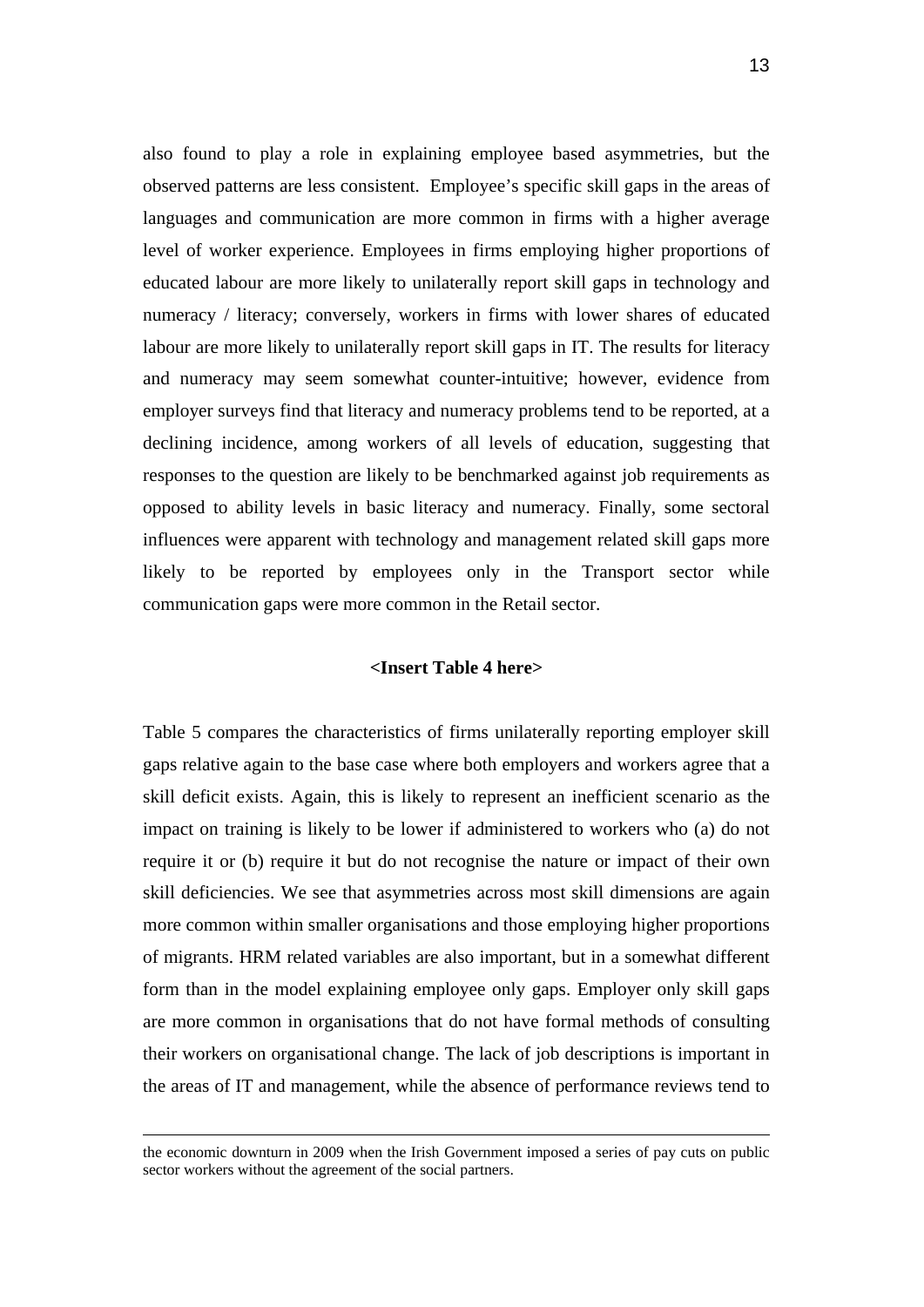increase the incidence of asymmetries in the areas of technology and literacy / numeracy. Employers within firms with higher proportions of educated labour are less likely to unilaterally report skill gaps in the areas of technology, IT and management, suggesting that information asymmetries in these skill dimensions are more common within low-skilled organisations. A possible explanation to the observed pattern is that skill deficiencies are less obvious to employees in lowskilled jobs due to the relatively unsophisticated nature of the products or services they produce. Regarding sector<sup>10</sup>, skill gaps unilaterally perceived by employers were common across most skill dimensions in the Transport / storages sector; IT management and communication asymmetries were more common in the wholesale / retail sector. Finally, employers in the Financial intermediation and Business services sector were more likely to unilaterally report skill gaps in technology.

#### **<Insert Table 5 here>**

Therefore, to conclude, a general finding arising from our research is the importance of collective bargaining, HRM practices and firm size in promoting the mutual recognition of or, alternatively, an absence of such attributes contributing to information asymmetries which may, in turn, lead to sub-optimal training investments. Collective bargaining appears to be a particularly important factor in communicating employee skill deficiencies and, therefore, fostering agreement on the training requirements of workers. Collective bargaining represents an obvious opportunity to discuss skill gaps between management and workers' representatives. Bargaining at the company level could have been expected to be the most suitable level for generating skill gaps agreement. Contrary to that, our results point to the industry or sector-level bargaining as the most suitable scenarios. This result fits with the importance of industry level bargaining in skill formation shown in other research. Strong social agents (employers' associations and trade unions) are well-known to be decisive in establishing and renewing vocational training in dual systems of vocational training, like Germany (Estevez-Abe, 2000; Culpepper, 1999). It is quite possible that collective bargaining at this

l

<sup>&</sup>lt;sup>10</sup> Results are available upon request from the authors.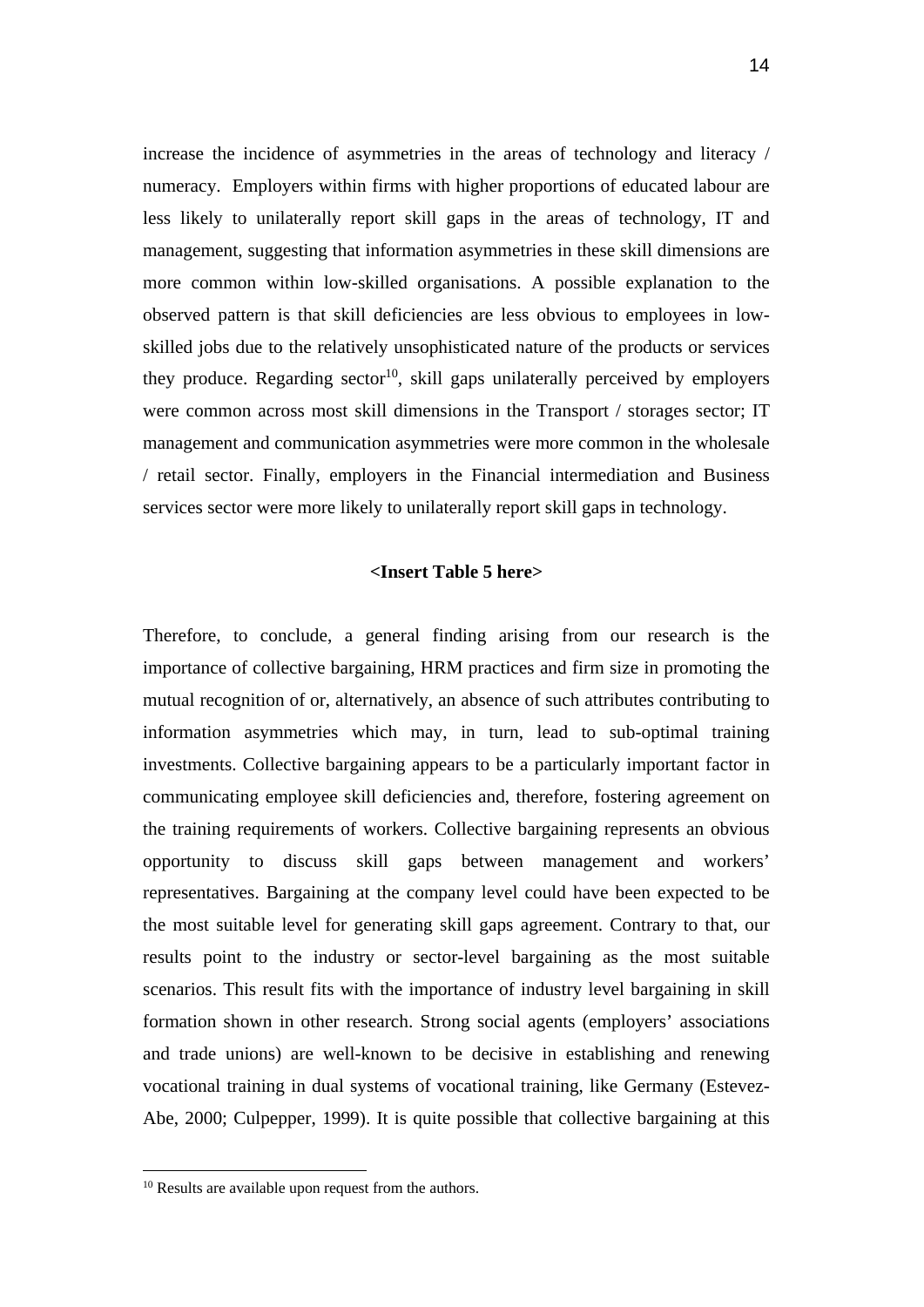level is also better than either the company level or the national level for diagnosing skill gaps and generating a common understanding about them. The role of national level wage bargaining is somewhat less clear; as it is not immediately apparent how such centralised wage negotiations might be conducive to agreement on training requirements. It is possible that those firms implementing the national wage agreement routinely implement other forms of consultation, not observed within our dataset, to compensate for the absence of a firm-level discussion forum and that the national wage agreement variable is proxying such an unobserved  $effect<sup>11</sup>$ .

It is notable that the measure of trade-union density is relatively unimportant in all of the models, indicating that having a higher level of trade-union members within a firm is not a guarantee that there will be a high level of contact between unions and management on employment conditions and training. This is likely to be particularly relevant in the Irish context where industry and national level agreements on pay are much more common than business level agreements whereby the unions negotiate directly with the employer on behalf of workers (McGuinness et al, 2010). More centralised bargaining structures will tend to lessen the frequency of contact between unions and management, or indeed between unions and their members, thus lowering their potential effectiveness as a communication channel for the training needs of staff.

Unlike collective bargaining, HRM is a unilateral managerial effort to investigate the skill gaps among the workforce. It is reasonable to think that companies who conduct performance reviews among the workforce, where job description are more extended, and where there is consultation on organisational change are also companies where information on skill gaps as perceived by employees arrives more easily to management, thus facilitating skill gaps agreement between employers and employees. In a recent report on skill mismatch in UK and Europe, Bevan and

l

 $11$  Within our data, individual-level agreements constitute the dominant wage bargaining mechanism in the private sector with, on average, 49 per cent of employees within the typical firm covered by such agreements. The average coverage level of the NWA was 30 percent, while industry and business-level agreements each had an average coverage level of less than 10 per cent.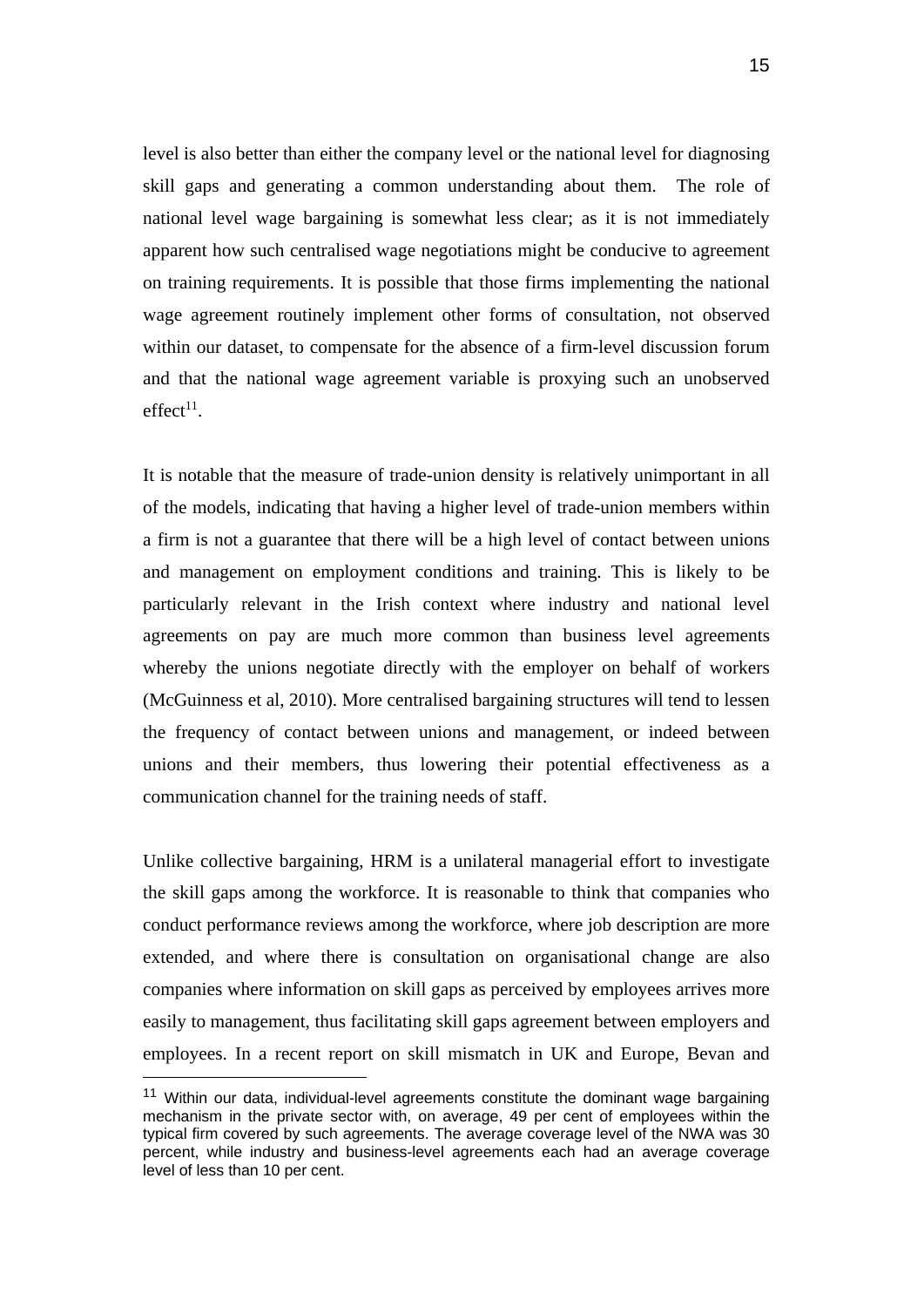Cowling provided evidence of how mechanisms established to set performance objectives and employee performance evaluation were used to detect skill gaps in one retail and one publishing company (Bevan and Cowling, 2007). Generally, the marginal effects for HRM variables are larger than those related to collective bargaining, suggesting that HRM arrangements may be somewhat more important than bargaining institutions when it comes to the successful identification of skill gaps.

The consistent firm size effect is likely to reflect the more formalised management and quality control structures that tend to be more heavily present within larger firms, which, in turn, facilitate more routine monitoring of employee performance and the detection of skill gaps. Finally, the generally inverse relationship between the share of educated workers and the prevalence of unilateral skill gaps could also be related to the structure of communication channels between management and the company. Highly-skilled workers (college graduates) are likely to occupy positions *closer* to the hierarchy. Everything else being equal, it is thus to be expected that a common understanding about the skill gaps affecting them is more likely to arise between workers and the company.

#### *The relative impacts of skill gaps on firm-level performance*

While the analysis of the factors driving agreement and disagreement on skill gaps is of major interest from the perspective of optimal training, it is also interesting to explore the impact of skill gaps on firm-level performance and the extent to which the observed impacts vary depending on whether the variable is measured from the perspective of the employee or employer. It may be the case that the impacts of skill gaps on outcome variables are broadly consistent irrespective of the measurement approach. This has been the case within the overeducation literature; for instance, there are three central measurement approaches to overeducation all of which tend to generate consistent impacts on earnings despite being poorly correlated (McGuinness, 2006). To examine the issue in the context of skill gaps, we include three different indicators of skill gap in a training cost model. We consider: a) an indicator of a *gap perceived both by employers and employees*, b) an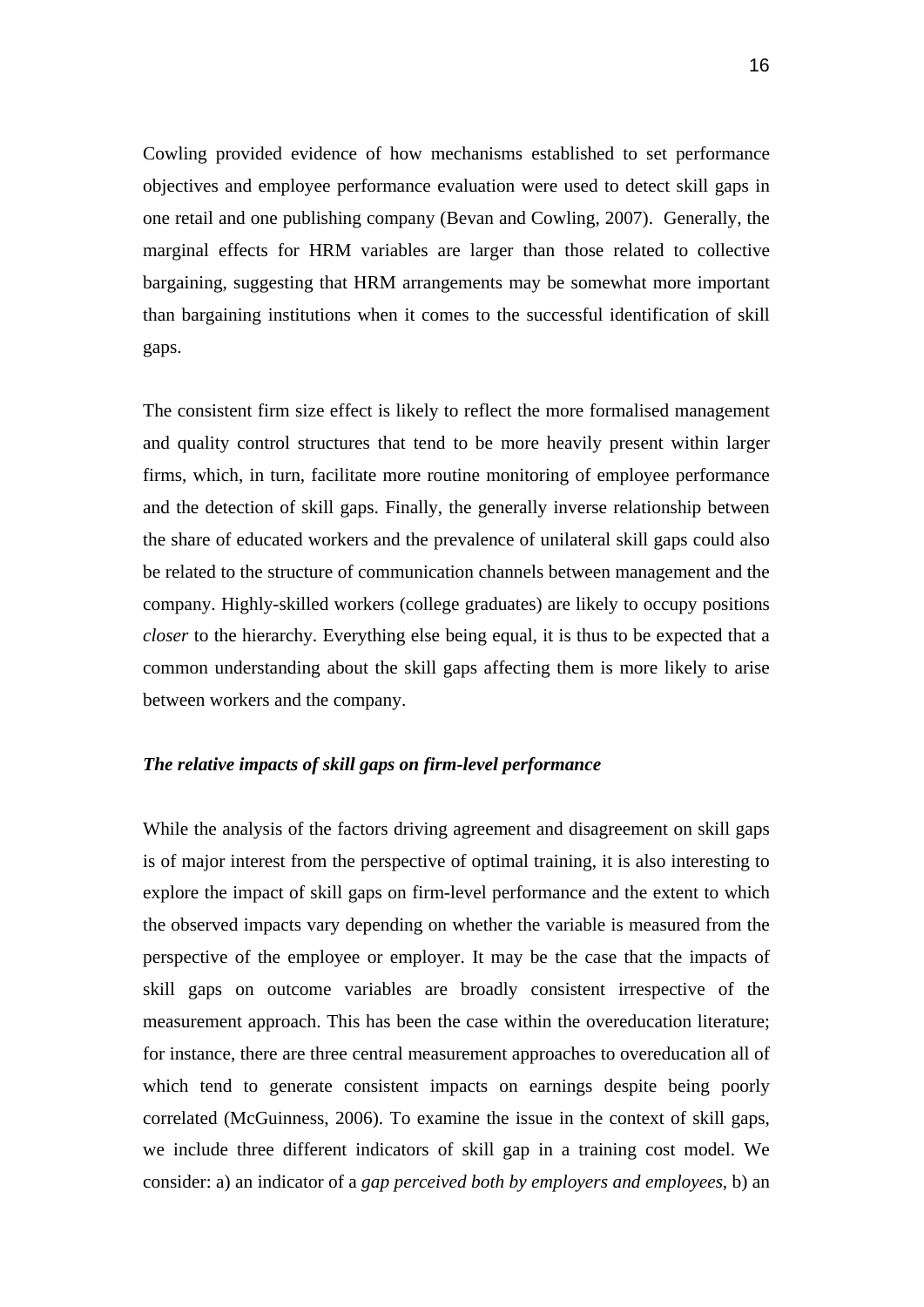indicator of a *gap based on the employer measure only perceptions*, and finally c) an indicator of a gap *based on employee perceptions only*. It should be noted that these are not mutually exclusive categories .i.e. the gap based on employer perceptions will consist of all firms reporting gaps irrespective of whether there was mutual agreement with employees. It is reasonable to assume that the mutual skill gap variable represents a genuine measure of a skill deficiency at the level of the firm. As discussed earlier, measures based on employee or employer perceptions alone are potentially prone to subjective bias. The objective of the exercise is to establish the impact of genuine skill gaps on performance and the degree to which such impacts are sufficiently captured by measures restricted to stand alone employer and employee perceptions.

When estimating the training and labour cost equations, we control for the potential non-random relationship between skill gaps and productivity using the Heckman procedure (Heckman, 1978). We ensured that the model was properly identified by including a number of variables related to the probability of a skill gap that were subsequently excluded from the average wage cost equation<sup>12</sup>. The first stage equations from the Heckman procedure, which estimate the probability that a firm will experience a skill gap per se, are insightful in their own right and are presented in Table 6. The results vary somewhat depending on whether the dependant variable relates to mutually agreed gaps or those based on employer or employee responses. With respect to mutually agreed skill gaps, consistent with our multinomial model results, these are more common in firms with higher proportions of educated labour, lower levels of trade-union density, larger firms, those implementing HRM initiatives, implementing national \ industry wage agreements and employing a high proportion of shift-workers. The equation based on employee responses is similar to that for mutually agreed gaps; however, the variables capturing forms of wage bargaining and trade-union density are no longer significant in this model. The model estimated on employer responses is quite distinct from the other two; employer reported skill gaps were unrelated to the educational structure of the firm. Employer skill gaps were correlated with firm

l

 $12$ Essentially we exclude the HRM related variables from the labour costs equation. Results available from the authors.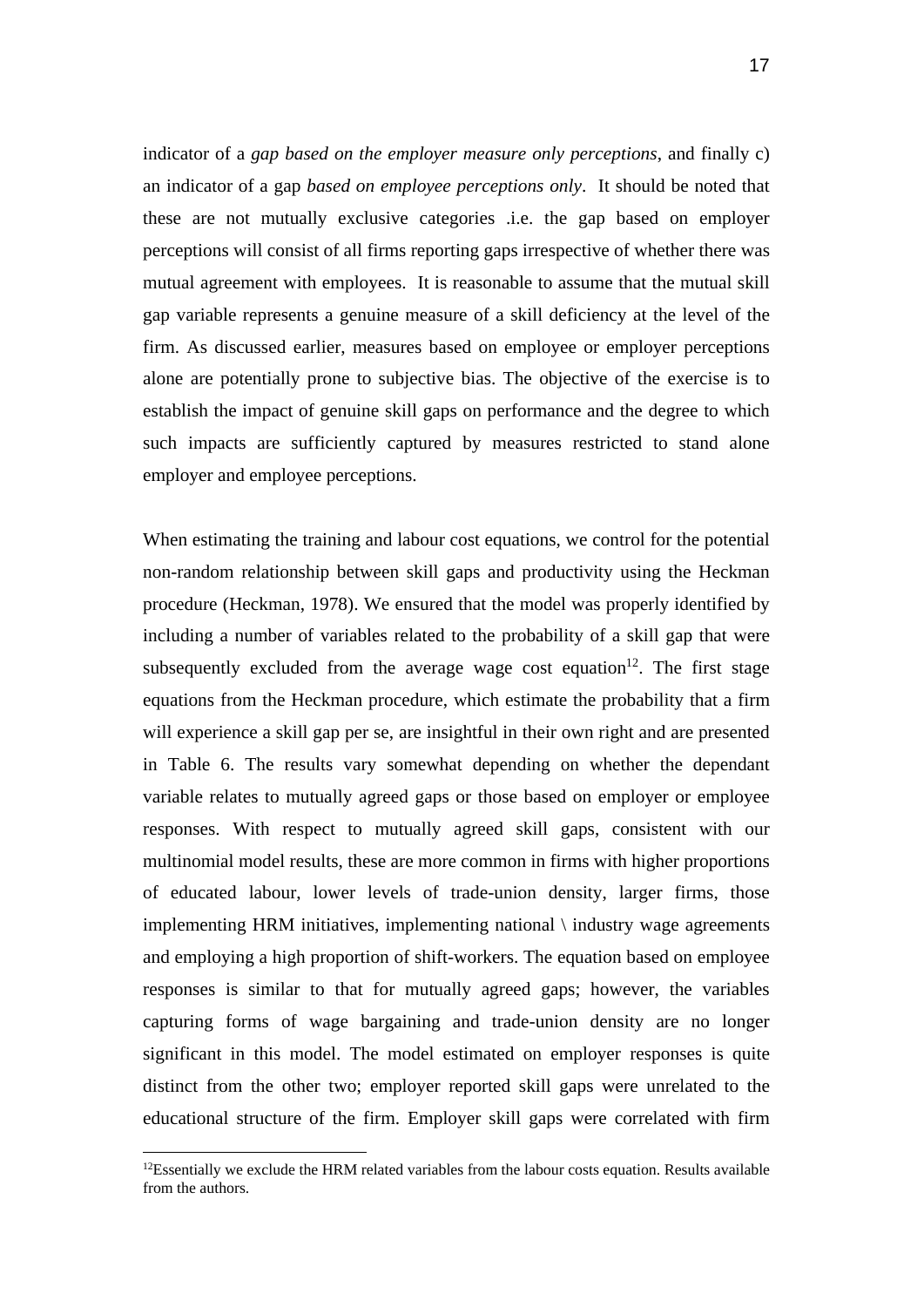size, HRM initiatives, wage bargaining structures and trade-union density. Interestingly, sectoral effects were not heavily evident in any of the skill gap models.

#### **<Insert Table 6 here>**

Table 7 shows the impact of skill gaps on training costs. . The skill gap variable is binary and takes the value 1 if a gap has been reported in one or more competency areas. The models are well specified and generally reveal that training expenditures tend to be higher in larger firms and those employing a higher share of workers belonging to professional bodies. Training costs were lower in firms employing high proportions of part-time workers and those engaged in shift work. With respect to training costs, significant impacts are present in models 1 and 2 which incorporate employer perceptions, but not in model 3, where skill gaps are measured in terms of employee perceptions only. Nevertheless, the model confirms our central hypothesis that employer perceptions of skill gaps are a primary driver of training expenditures and that the incorrect assessment of the distribution and intensity of skill gaps will lead to sub-optimal investments. The results indicate that the existence of skill gaps within firms raised average training costs by between  $\epsilon$ ,059 and  $\epsilon$ ,038 euro (2006 prices). The treatment terns are negative suggesting that firms experiencing skill gaps typically have lower characteristics that are associated with lower than average ex ante training expenditures. Table 8 looks at the impact of specific competency based skill gaps on training costs with the models suggesting that deficiencies in technology, IT and management all potentially raise training costs within firms.

### **<Insert Table 7 here> <Insert Table 8 here>**

The results from the labour costs models are presented in table 9 and comply with expectations. Average labour costs are positively related to the shares of educated workers, experienced workers, male employees and also with firm size. Average labour costs are lower in firms implementing the national wage agreement (see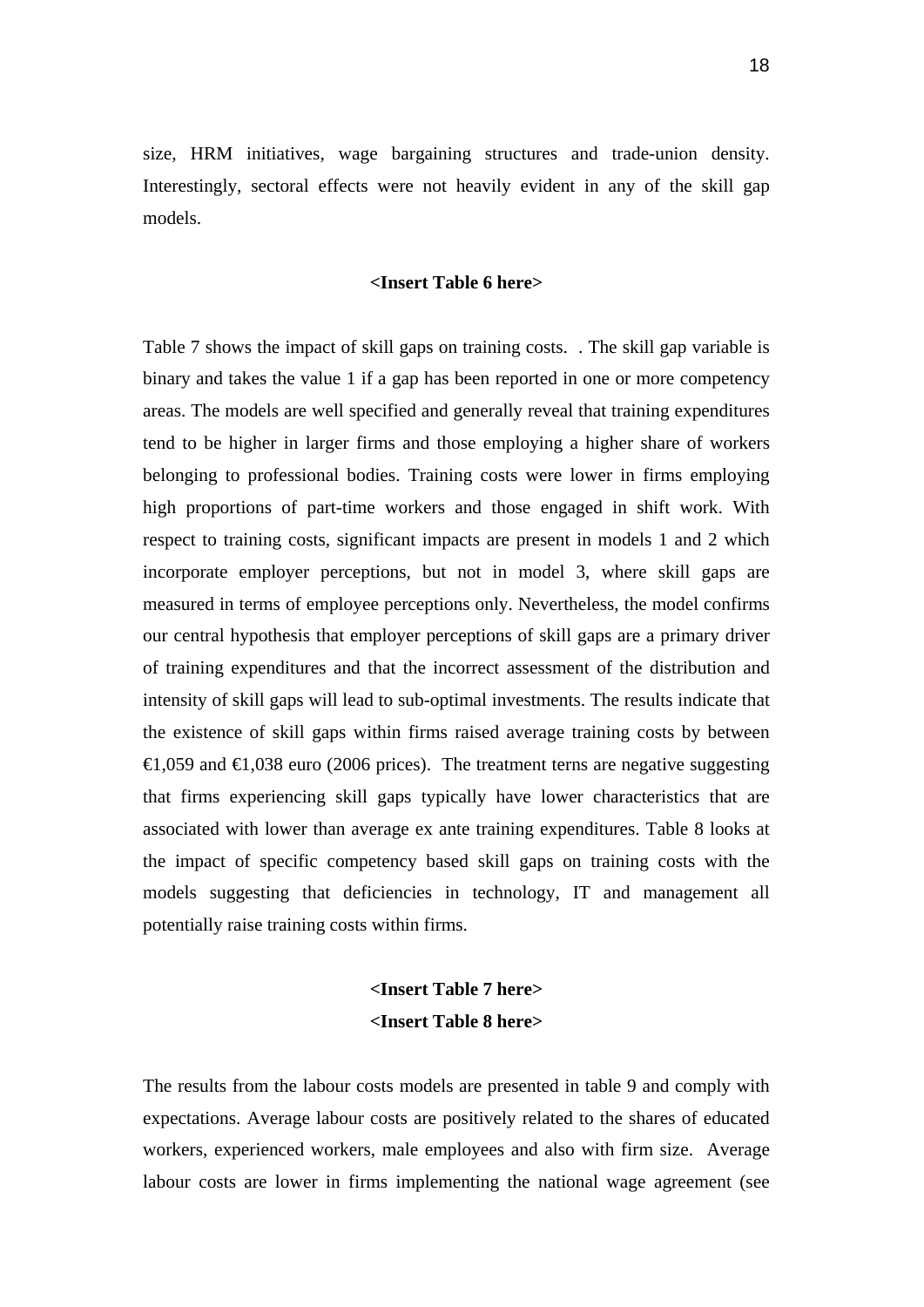McGuinness et al (2011), and those employing higher shares of part-time and migrant labour. After controlling for such variables, mutual skill gaps and those perceived by employers contribute to higher average labour costs; the gaps perceived by employees only are not statistically significant. The results from the selection adjusted average labour cost equations generally support the view that skill gaps are damaging for competitiveness, with deficiencies in the competencies of existing staff raising average labour costs by approximately 25 per cent under the combined measure, with the result broadly reflected in the equation utilising employer perceptions of skill gaps. The lambda terms indicate that the existence of skill gaps is non-random with respect to average labour costs, as those firms where skill gaps are present tend to have characteristics associated with lower ex ante labour cost i.e., they are more concentrated towards the lower end of the value added spectrum. Table 10 summarises the results from the labour cost models estimated to include controls for skill gaps across the various competency dimensions. In general, with the exception of IT, the results support the view that skill gaps in specific areas do not tend to adversely affect wage competitiveness; rather it is a combination of skill gaps across a range of competency areas that drive up average labour costs.

#### **<Insert Table 9 here>**

Summing up, we have found that perceived skill gaps raise are a key determinant of training expenditures, emphasising our central hypothesis that the misidentification of skill gaps will lead to sub-optimal investments. The analysis also provides tentative evidence that skill gaps are damaging to firm level competiveness. From a methodological perspective, the paper also demonstrates that the measurement approach is also important as measures of skill gaps based on employee perceptions may be prone to subjective bias.

#### **4 Conclusions and Policy Recommendations**

Skill gaps describe a situation whereby the skill levels of the existing workforce are perceived as insufficient to meet the productivity requirements of the firm. Skill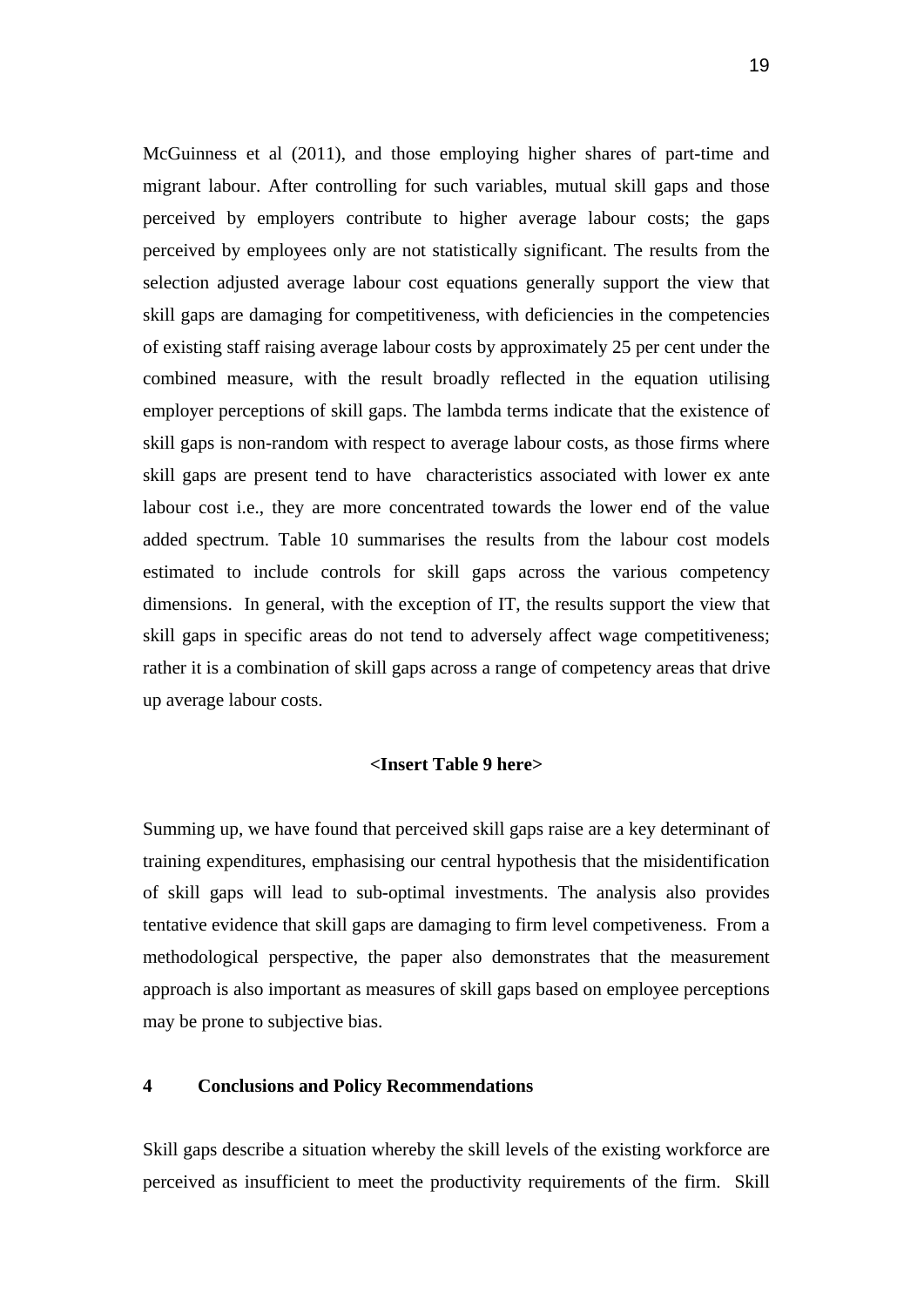gaps, arguably, represent the primary determining factor for firm-level training and their misidentification is likely to lower competitiveness. To date, the literature has presented only descriptive evidence of the impacts of skill gaps on firm-level performance. Resorting to employer-employee matched data from the 2006 Irish National Employment Survey, our research has first explored the principal factors determining the correct (and incorrect) identification of skill gaps at the level of the firm. The research then assessed the extent to which the existence of skill gaps had a detrimental impact on company performance and the sensitivity of the observed effect to the measurement approach adopted.

Our results show that it is more common that employees recognised skill gaps when firms do so than vice versa. The level of agreement was higher for skills or competences related to IT, management or communication. After introducing a number of firm-level controls (size, sector...) and human capital controls (proportion of workers with different levels of education, share of migrants...) into a multivariate framework, the main factors driving the correct identification of skill gaps seem to be factors related to the degree of communication between management and the company. HRM and collective bargaining stand out among the factors that facilitate the mutual recognition of skill gaps or, alternatively, the absence of such arrangements tend to drive asymmetries where employers report problems not perceived by staff and vice versa. In the case of collective bargaining, it seems that collective bargaining at the sector or industry level is more decisive for facilitating this agreement than bargaining at other levels. This fits with the beneficial role of sector level agreement for skill formation found in other research. Sector or industry level is possibly the most suitable level to communicate or share skill gaps between employers and workers' representatives, and this common understanding of skill gaps is possibly reflected in the responses that employees and employers have given in the NES survey. Firms implementing the national wage agreement were also more likely to have mutual agreement in the area of skill gaps, however, this impact is more difficult to explain and while it may be driven by an omitted variable effect it is an area for future research.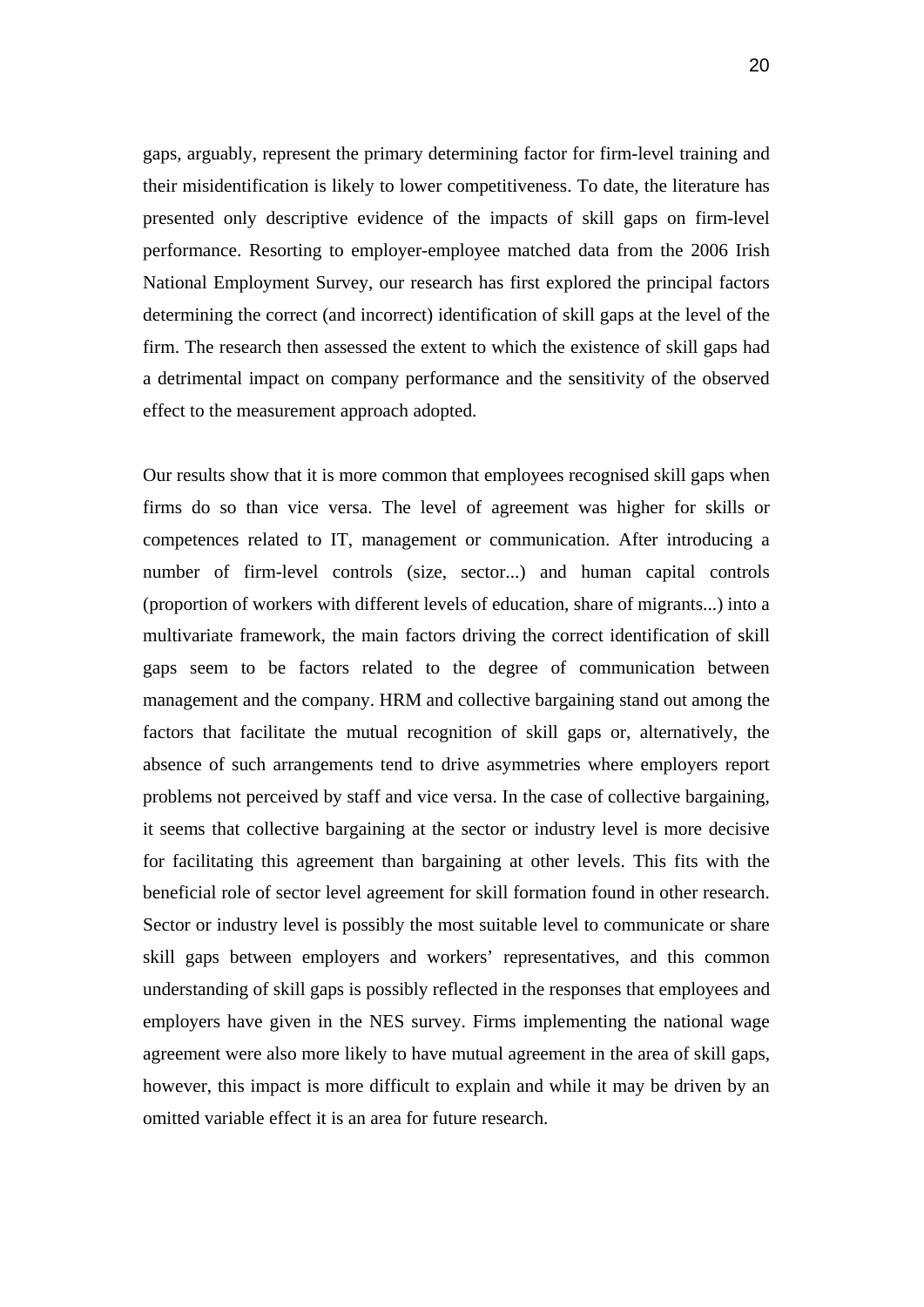While fostering or promoting, social dialogue at a sector level could be a way of diagnosing skill gaps among their workforce, a well-developed HRM works in the same direction. Performance evaluation, job description and consultation on job change are demonstrated to be valuable ways for management to diagnose the skill gaps among their workforce.

The proportion of skilled or highly-educated workers employed within the firm is also important for explaining the mutual recognition of skill gaps. To the extent that highly-educated workers occupy positions inside or near the hierarchy of the company, and thus can better transmit or share their perception of skill gaps with the ones in charge of the company, this can also be read as a result confirming the importance of communication for explaining skill gaps agreement.

The research confirms that skill gaps are a key determinant of training investments, which reinforces the importance of correctly identifying the factors that lead to the correct identification of skill gaps in order to improve the optimality of training investments. From a theoretical perspective, the work demonstrates that organisational structures and characteristics play an important role in the identification of skill gaps and, by definition, training requirements within firms. The research supports the view that the framework describing the training decision should be extended beyond a purely economic argument based around human capital investments and the relative role of general and specific skills (Becker (1964), Mincer (1974), Acemoglu & Pischke (1998)) to one that incorporates management structures and asymmetric information.

The research also demonstrated a statistically significant inflationary effect of skill gaps on average labour costs, even after controlling for the fact that the skill gaps are not randomly distributed with respect to the outcome variables. This in itself is an important finding with substantial implications for policy. However, potentially different conclusions can be drawn depending on the approach adopted for identifying skill gaps. Only gaps perceived by employers only, or commonly perceived by employers and employees, lead to a finding of an inflationary impact on training and labour costs and training expenditures. No impacts are found when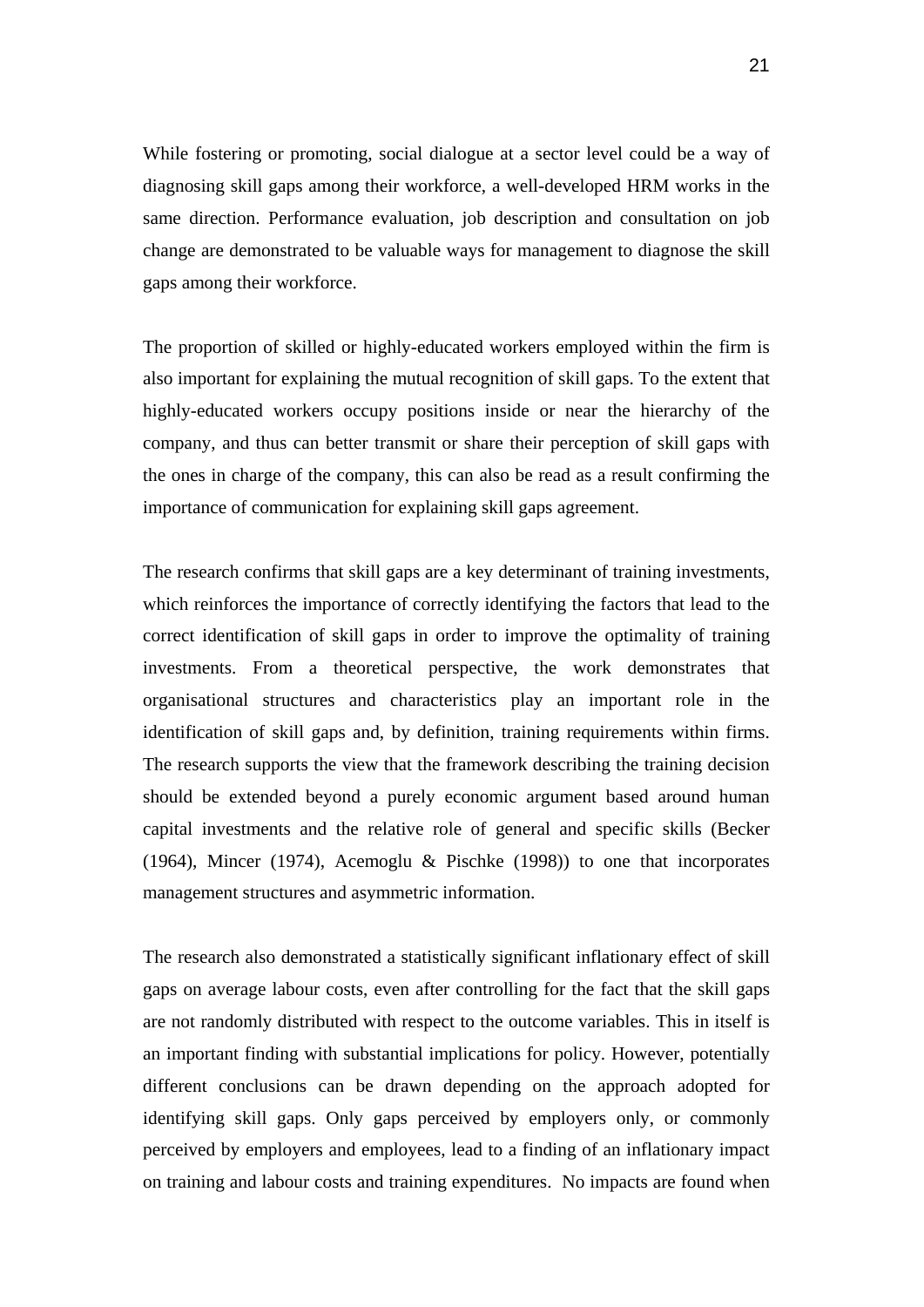the analysis is carried out using employee perceptions alone, In sum, when asking ourselves whom to ask, or where to look at, in order to assess skill gaps, it seems more advisable to look at employers' perception, at least if we are concerned with firm-level performance. The fact that employees' perception of skill gaps cannot explain firm-level performance as well as employers' perception could be explained either because employees overestimate their competency levels, because they fail to recognise instances where their skill gaps are important for productivity or because employee responses actually capture future career aspirations, more than current job requirements. The identification of the sources of potential subjective bias in employee perceptions of their training needs is an area for further research.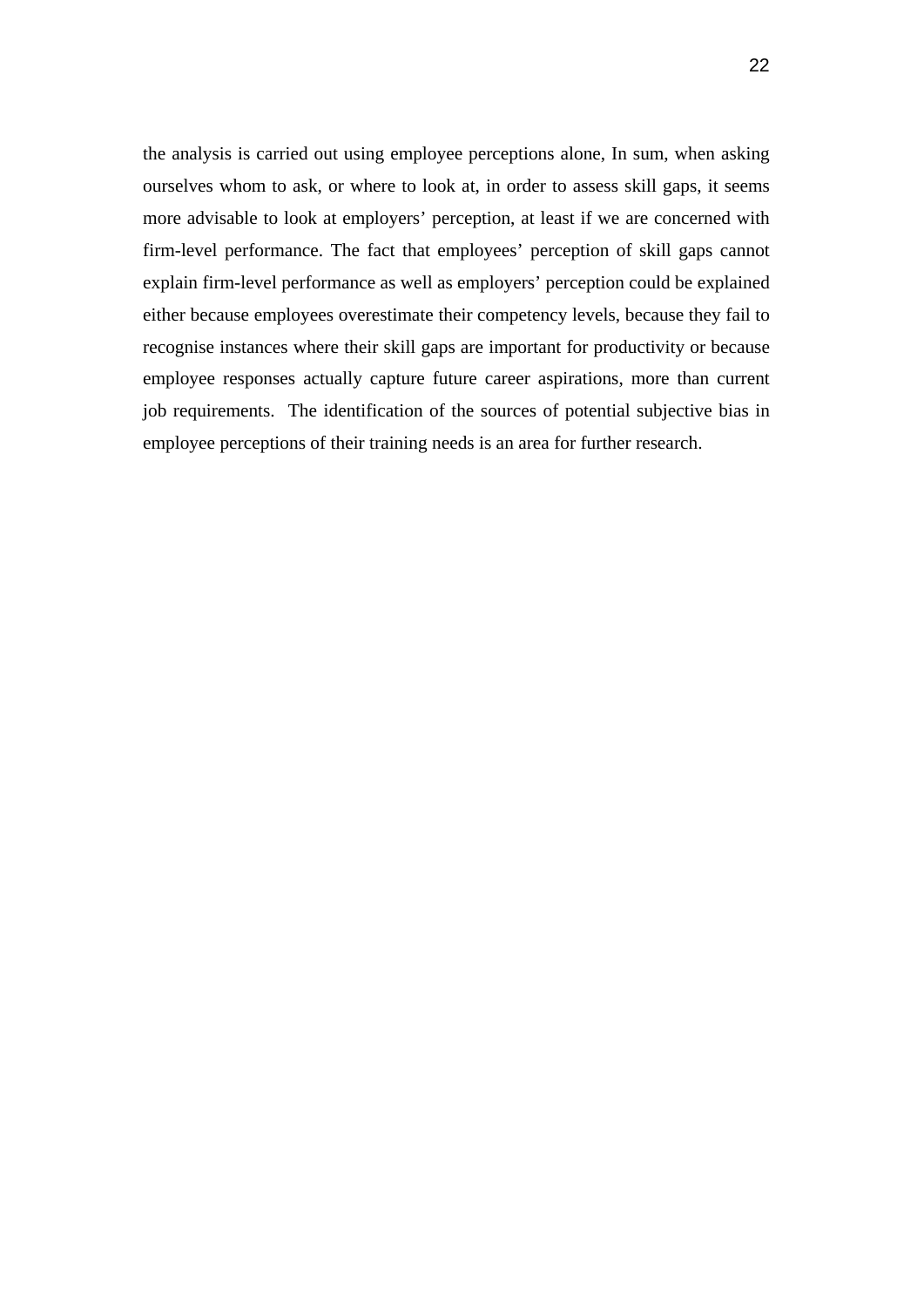|                   | Incidence | % Also reporting Employee based |
|-------------------|-----------|---------------------------------|
|                   |           | gaps                            |
| Any               | 68        | 83.3                            |
| <b>Technology</b> | 28.5      | 54                              |
| IT                | 35.1      | 60.7                            |
| <b>Management</b> | 27.9      | 52.9                            |
| <b>Languages</b>  | 18.3      | 38.3                            |
| Communication     | 32.1      | 64.5                            |
| Numeracy / Lit    | 8.1       | 33.6                            |
|                   |           |                                 |
| $\mathbf N$       | 4035      | 100                             |

Table 1: % Firms reporting Employer based Skill Gaps

Table 2: % Firms reporting Employee based Skill Gaps

|                | Incidence | % Also reporting Employer based |
|----------------|-----------|---------------------------------|
|                |           | gaps                            |
| Any            | 80        | 70.9                            |
| Technology     | 44.4      | 34.8                            |
| IT             | 47.3      | 45                              |
| Management     | 43.2      | 34.1                            |
| Languages      | 26.2      | 26.7                            |
| Communication  | 54.3      | 38.1                            |
| Numeracy / Lit | 29        | 9.3                             |
|                |           |                                 |
| ${\bf N}$      | 4035      | 100                             |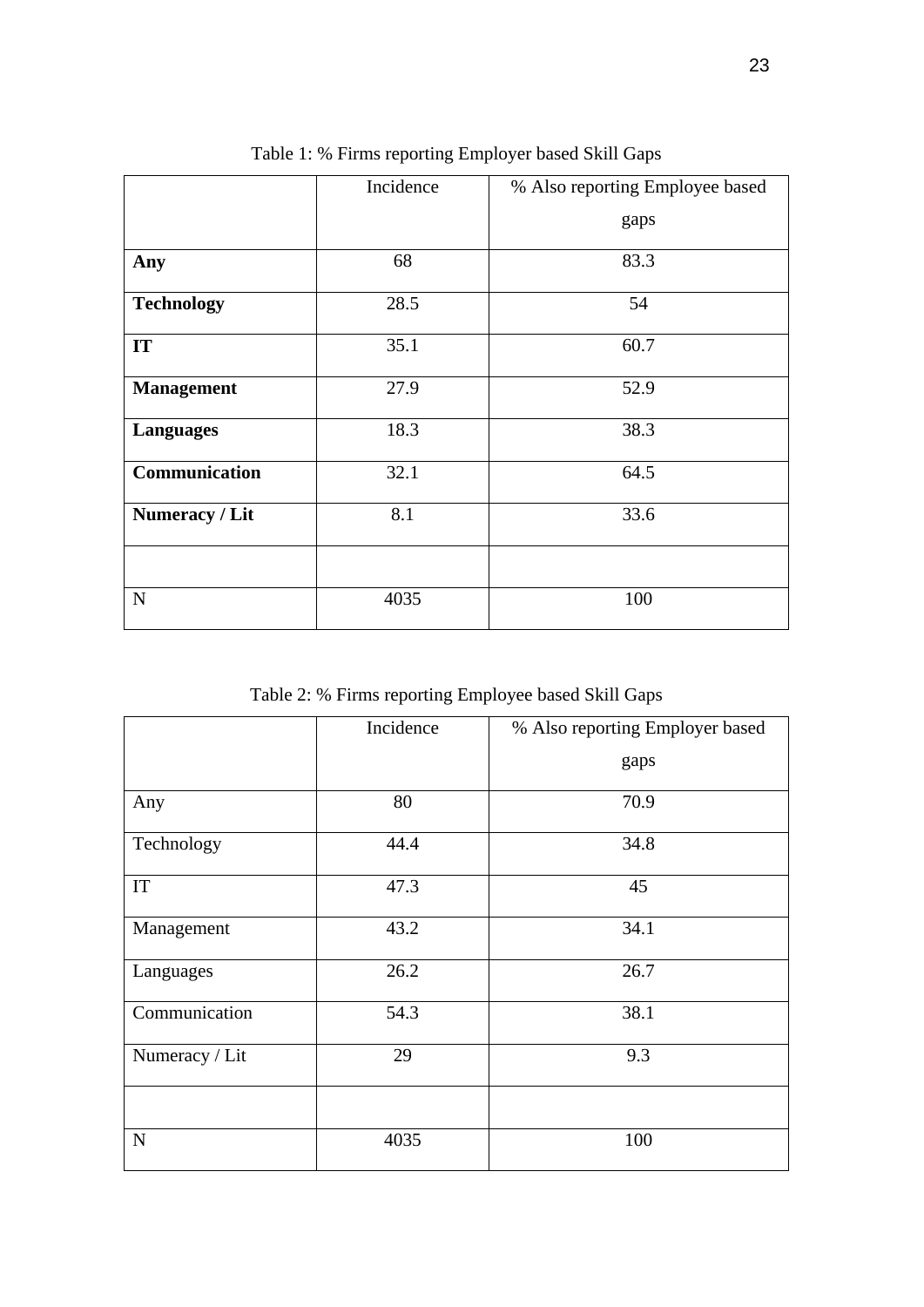| <b>VARIABLES</b>       | Gap both   | <b>Tech</b> | IT          | <b>Manage</b> | Language    | Comm        | $Num \setminus lit$ |
|------------------------|------------|-------------|-------------|---------------|-------------|-------------|---------------------|
| average experience     | 0.003      | $-0.005$    | $0.022**$   | 0.010         | $-0.024*$   | $-0.003$    | $0.035**$           |
| % male employment      | 0.058      | $0.950***$  | $-0.112$    | 0.046         | 0.052       | $-0.177$    | $-0.117$            |
| % PT employment        | $0.543*$   | $-0.018$    | 0.080       | $-0.101$      | 0.286       | 0.439       | $-0.186$            |
| % Basic education      | 0.176      | 0.416       | 1.341***    | 0.549         | 0.077       | 0.326       | $-0.561$            |
| % high school          | $0.859***$ | 0.641       | 2.013***    | 1.719***      | 0.826       | $1.171***$  | 0.379               |
| % post sec             | 1.254***   | $1.325***$  | 2.066***    | 1.491***      | $1.674***$  | 1.277***    | 0.791               |
| % sub degree           | 2.011***   | 2.017***    | $3.735***$  | $3.601***$    | $2.031***$  | 2.460***    | 1.358               |
| % graduate             | 2.087***   | $2.014***$  | 3.539***    | 3.525***      | 2.391***    | $2.163***$  | 1.875**             |
| individual bargain     | $-0.000$   | $-0.000$    | 0.002       | $-0.000$      | $-0.003$    | $-0.000$    | 0.001               |
| bus level bargain      | 0.007      | $0.010**$   | $0.011***$  | 0.006         | 0.007       | $0.009**$   | $0.012**$           |
| industry level bargain | $0.007***$ | $0.007**$   | $0.008***$  | $0.008***$    | $0.008**$   | $0.008***$  | $0.009**$           |
| Nat wage agree         | 0.001      | 0.000       | 0.002       | 0.001         | 0.002       | 0.002       | 0.002               |
| Other agree            | $-0.006*$  | $-0.008*$   | $-0.005$    | $-0.008*$     | $-0.006$    | $-0.007*$   | $-0.012$            |
| % Shift work           | $0.942***$ | 1.083***    | $0.655**$   | $0.933***$    | 1.513***    | 1.272***    | $2.010***$          |
| % in prof bodies       | 0.457      | $0.872**$   | 0.463       | $0.810*$      | 0.061       | 0.210       | 0.572               |
| Firm size (logged)     | $0.657***$ | $0.766***$  | $0.678***$  | $0.876***$    | $0.638***$  | 0.899***    | $0.678***$          |
| T U density            | $-0.000$   | $-0.003$    | 0.002       | $-0.004$      | $-0.001$    | $-0.001$    | $-0.006$            |
| % Migrants             | $-0.439*$  | $-0.531$    | $-1.268***$ | $-1.065***$   | 1.357***    | $-0.531*$   | 0.230               |
| % performance review   | $0.007***$ | $0.012***$  | $0.008***$  | $0.008***$    | $0.007***$  | $0.009***$  | $0.011***$          |
| % job description      | $0.003*$   | 0.001       | $0.004**$   | $0.007***$    | $0.006**$   | $0.004*$    | 0.002               |
| % consult change       | $1.002***$ | $1.215***$  | 1.099***    | 1.788***      | $0.698**$   | $1.180***$  | $1.614***$          |
| Constant               | $-1.264**$ | $-2.902***$ | $-3.890***$ | $-4.640***$   | $-3.304***$ | $-3.012***$ | $-4.673***$         |
| <b>Observations</b>    | 4035       | 2765        | 3000        | 2,743         | 1,792       | 3,145       | 1,666               |

Table 3: Factors Influencing agreement on skill gaps

\*\*\* p<0.01, \*\* p<0.05, \* p<0.1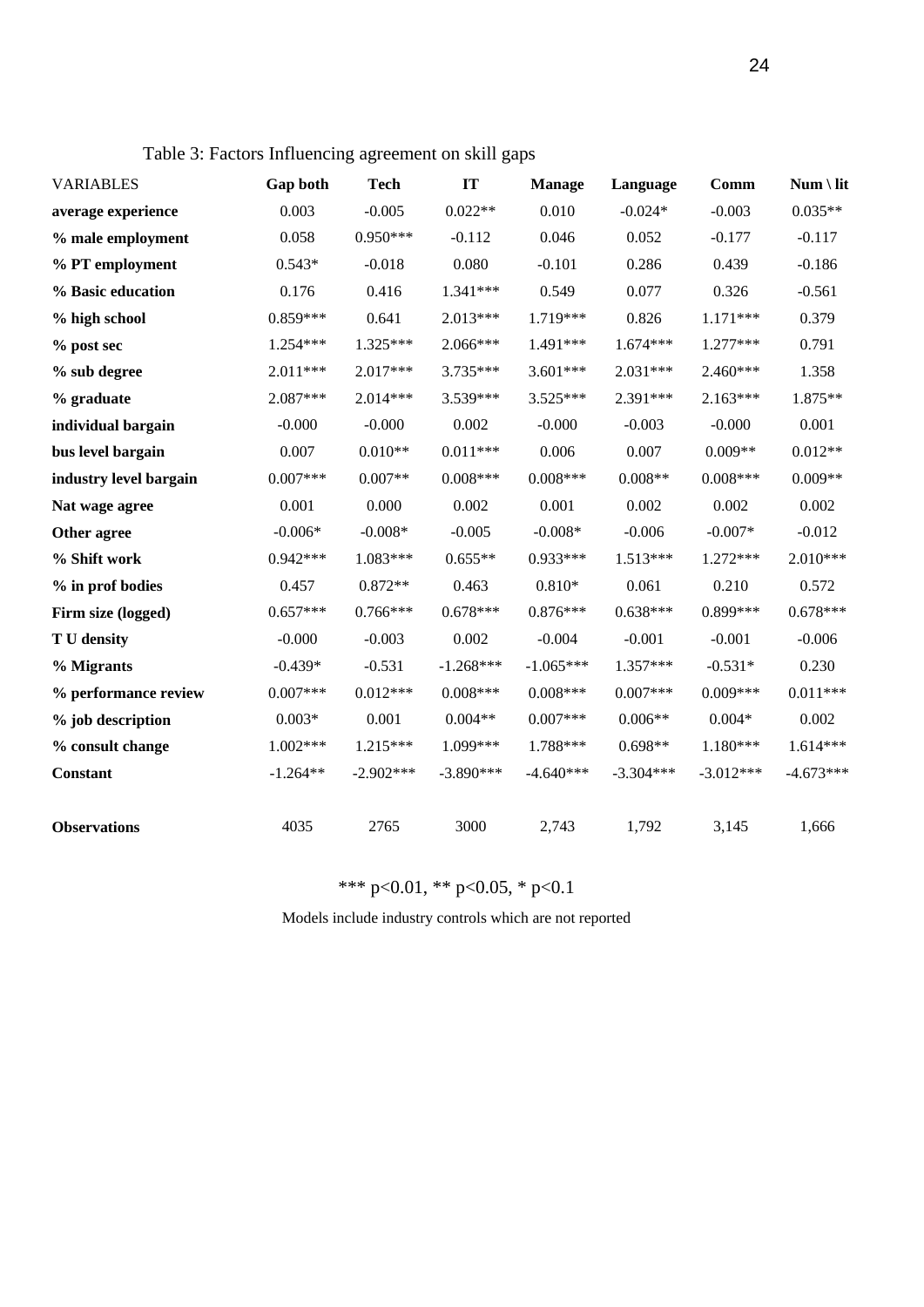| <b>VARIABLES</b>                       | <b>Tot Gap</b> | <b>Tech</b> | IT          | <b>Manage</b> | Language    | Comm        | $Num \setminus lit$ |
|----------------------------------------|----------------|-------------|-------------|---------------|-------------|-------------|---------------------|
|                                        |                |             |             |               |             |             |                     |
| average experience                     | $0.014**$      | $0.017**$   | $-0.000$    | 0.002         | $0.026**$   | $0.028***$  | $-0.023$            |
| % male employment                      | $-0.376***$    | $-0.435**$  | 0.023       | 0.043         | $-0.035$    | $-0.108$    | 0.147               |
| % PT employment                        | $-0.367**$     | 0.319       | $-0.126$    | 0.294         | $-0.073$    | 0.043       | 0.415               |
| % Basic education                      | $0.535*$       | $0.948**$   | $-1.142***$ | $-0.039$      | 0.701       | 0.444       | 2.055**             |
| % high school                          | $-0.059$       | $0.815**$   | $-1.082***$ | $-0.469$      | 0.372       | $-0.258$    | $2.003**$           |
| % post sec                             | 0.088          | $0.768*$    | $-0.870**$  | $-0.238$      | $-0.235$    | $-0.230$    | 1.324               |
| % sub degree                           | 0.327          | $0.961**$   | $-0.903**$  | $-0.909**$    | 0.785       | $-0.069$    | 2.319**             |
| % graduate                             | 0.219          | $0.986**$   | $-0.844**$  | $-0.806*$     | 0.488       | 0.431       | $1.431*$            |
| individual bargain                     | $-0.001$       | $-0.001$    | $-0.001$    | $-0.001$      | 0.003       | $-0.001$    | $-0.003$            |
| bus level bargain                      | $-0.000$       | $-0.002$    | $-0.004**$  | $-0.001$      | 0.002       | $-0.002$    | $-0.002$            |
| industry level bargain                 | $-0.004**$     | $-0.000$    | $-0.001$    | $-0.005**$    | $-0.005**$  | $-0.003*$   | $-0.004$            |
| Nat wage agree                         | $-0.003**$     | $-0.002$    | $-0.002*$   | $-0.002$      | $-0.004*$   | $-0.003***$ | $-0.005*$           |
| Other agree                            | 0.001          | 0.001       | $-0.002$    | 0.004         | 0.003       | 0.002       | 0.007               |
| % Shift work                           | $-0.256$       | $-0.148$    | 0.327       | 0.332         | $-0.548*$   | $-0.082$    | $-0.371$            |
| % in prof bodies                       | $-0.310$       | $-0.169$    | 0.225       | $-0.273$      | $0.763*$    | $-0.005$    | 0.275               |
| Firm size (logged)                     | $-0.148***$    | $-0.186***$ | $-0.051$    | $-0.268***$   | $-0.024$    | $-0.272***$ | $-0.084$            |
| T U density                            | $0.005**$      | $0.005**$   | $-0.003$    | 0.002         | 0.001       | $0.005**$   | 0.003               |
| % Migrants                             | $-0.474**$     | $-0.114$    | $0.593**$   | 0.090         | $-1.515***$ | $-0.500**$  | $-1.500***$         |
| % performance review                   | $-0.004***$    | $-0.006***$ | $-0.001$    | $-0.002*$     | 0.000       | $-0.003**$  | $-0.005**$          |
| % job description                      | $-0.003***$    | 0.001       | $-0.003**$  | $-0.005***$   | $-0.005***$ | $-0.002**$  | 0.002               |
| % consult change                       | $-0.095$       | $-0.269$    | $-0.096$    | $-0.583***$   | $-0.056$    | $-0.247$    | $-0.773*$           |
| Constant                               | $-0.308$       | 0.524       | 1.493***    | 2.196***      | 1.135       | $1.168***$  | 1.942*              |
| <b>Observations</b>                    | 3,795          | 2,525       | 2,760       | 2,503         | 1,552       | 2,905       | 1,426               |
| *** $p<0.01$ , ** $p<0.05$ , * $p<0.1$ |                |             |             |               |             |             |                     |

Table 4: Factors Influencing Perceived Gaps among Employees Only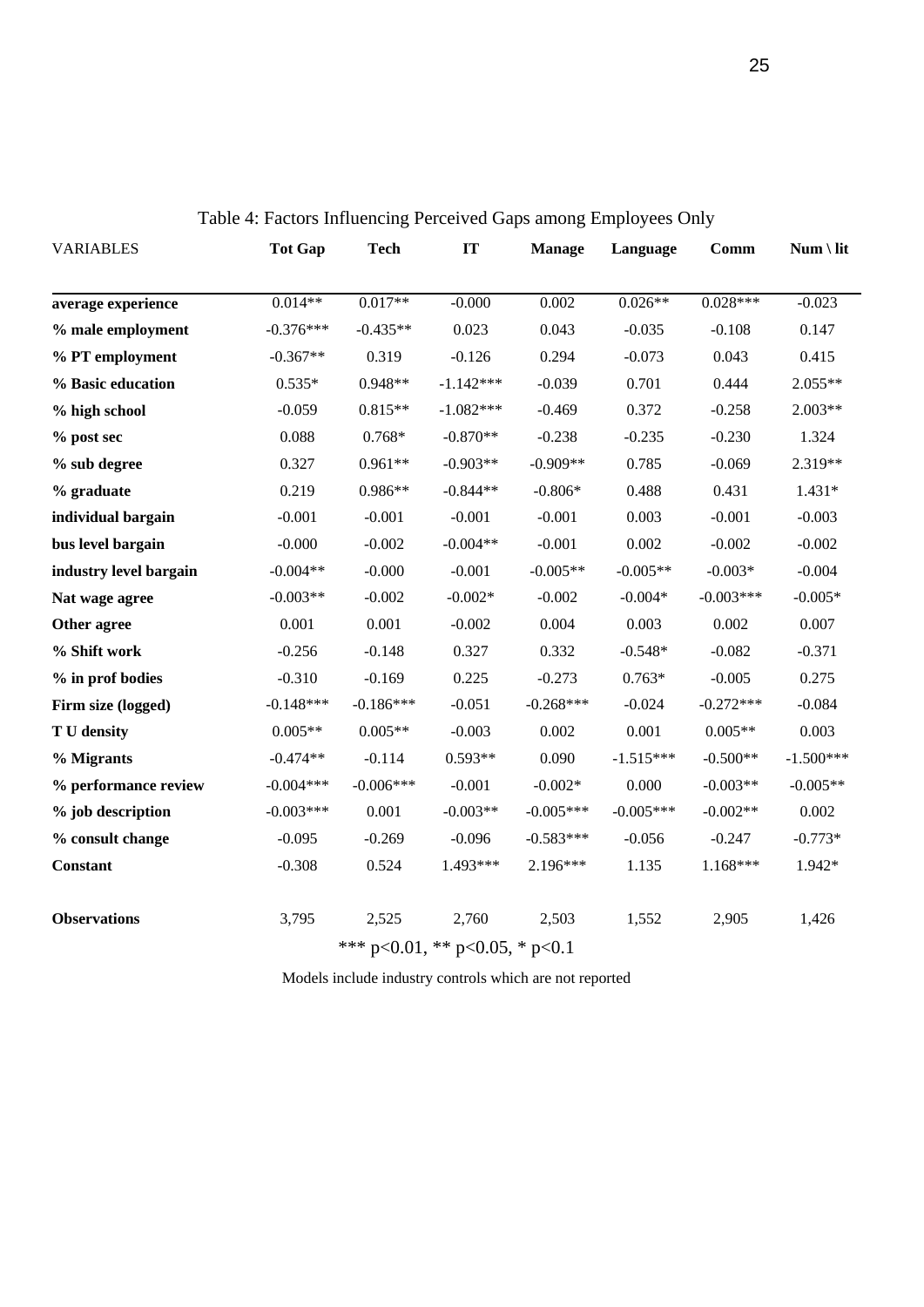| <b>VARIABLES</b>       | <b>Tot both</b> | <b>Tech</b> | IT                             | <b>Manage</b> | Language    | Comm        | $Num \setminus lit$ |
|------------------------|-----------------|-------------|--------------------------------|---------------|-------------|-------------|---------------------|
| average experience     | $-0.004$        | 0.002       | $-0.007$                       | $-0.019**$    | 0.017       | 0.002       | $-0.035*$           |
| % male employment      | $-0.569***$     | $-1.718***$ | $-0.070$                       | $-0.567**$    | $-0.119$    | $-0.021$    | 0.378               |
| % PT employment        | $-0.273$        | 0.122       | 0.237                          | $0.638**$     | $-0.253$    | $-0.179$    | $-0.127$            |
| % Basic education      | $-0.436$        | $-1.355***$ | $-1.485***$                    | $-0.668$      | $-0.275$    | $-0.212$    | $-0.272$            |
| % high school          | $-0.657**$      | $-0.299$    | $-1.703***$                    | $-0.976*$     | $-0.554$    | $-0.151$    | 0.401               |
| % post sec             | $-1.255***$     | $-1.397***$ | $-1.512***$                    | $-0.562$      | $-0.862$    | $-0.133$    | $-0.332$            |
| % sub degree           | $-1.453***$     | $-1.093**$  | $-2.648***$                    | $-2.191***$   | $-0.515$    | $-0.221$    | $-0.202$            |
| % graduate             | $-1.604***$     | $-0.951**$  | $-2.476***$                    | $-1.997***$   | $-2.131***$ | $-0.347$    | $-1.096$            |
| individual bargain     | $-0.001$        | $-0.000$    | $-0.003**$                     | $-0.000$      | $0.005**$   | $-0.001$    | $-0.002$            |
| bus level bargain      | 0.000           | $-0.004$    | $-0.003$                       | 0.000         | $-0.005$    | $-0.003$    | $-0.008$            |
| industry level bargain | $-0.004*$       | 0.001       | $-0.001$                       | $-0.005**$    | $-0.006**$  | $-0.002$    | $-0.006$            |
| Nat wage agree         | 0.001           | 0.002       | $-0.001$                       | $-0.001$      | $-0.000$    | 0.002       | 0.000               |
| Other agree            | 0.003           | 0.004       | 0.003                          | 0.006         | 0.003       | 0.004       | 0.010               |
| % Shift work           | $-0.824***$     | $-0.303$    | 0.289                          | 0.145         | $-0.867***$ | $-0.749***$ | $-0.770$            |
| % in prof bodies       | $-1.260***$     | $-1.548***$ | $-0.676**$                     | $-1.077***$   | 0.242       | 0.066       | 0.721               |
| Firm size (logged)     | $-0.429***$     | $-0.327***$ | $-0.013$                       | $-0.039$      | $0.168*$    | $-0.353***$ | 0.092               |
| T U density            | $-0.000$        | 0.003       | $-0.003$                       | 0.001         | $-0.002$    | 0.004       | 0.007               |
| % Migrants             | $-0.646**$      | $-0.014$    | $0.869***$                     | $-0.587*$     | $-1.777***$ | $-0.053$    | $-1.729***$         |
| % performance review   | $-0.001$        | $-0.005***$ | 0.000                          | $-0.001$      | $-0.002$    | $-0.000$    | $-0.010***$         |
| % job description      | $-0.004***$     | 0.000       | $-0.004**$                     | $-0.006***$   | $-0.004*$   | $-0.002$    | 0.004               |
| % consult change       | $-0.970***$     | $-0.990***$ | $-0.887***$                    | $-1.224***$   | $-0.116$    | $-0.857***$ | $-1.377***$         |
| Constant               | $1.643***$      | 2.767***    | 2.191***                       | 2.997***      | 1.444**     | $0.914*$    | $2.174*$            |
| <b>Observations</b>    | 3,795           | 2,525       | 2,760                          | 2,503         | 1,552       | 2,905       | 1,426               |
|                        |                 |             | *** p<0.01, ** p<0.05, * p<0.1 |               |             |             |                     |

Table 5: Factors Influencing Perceived Gaps among Employers Only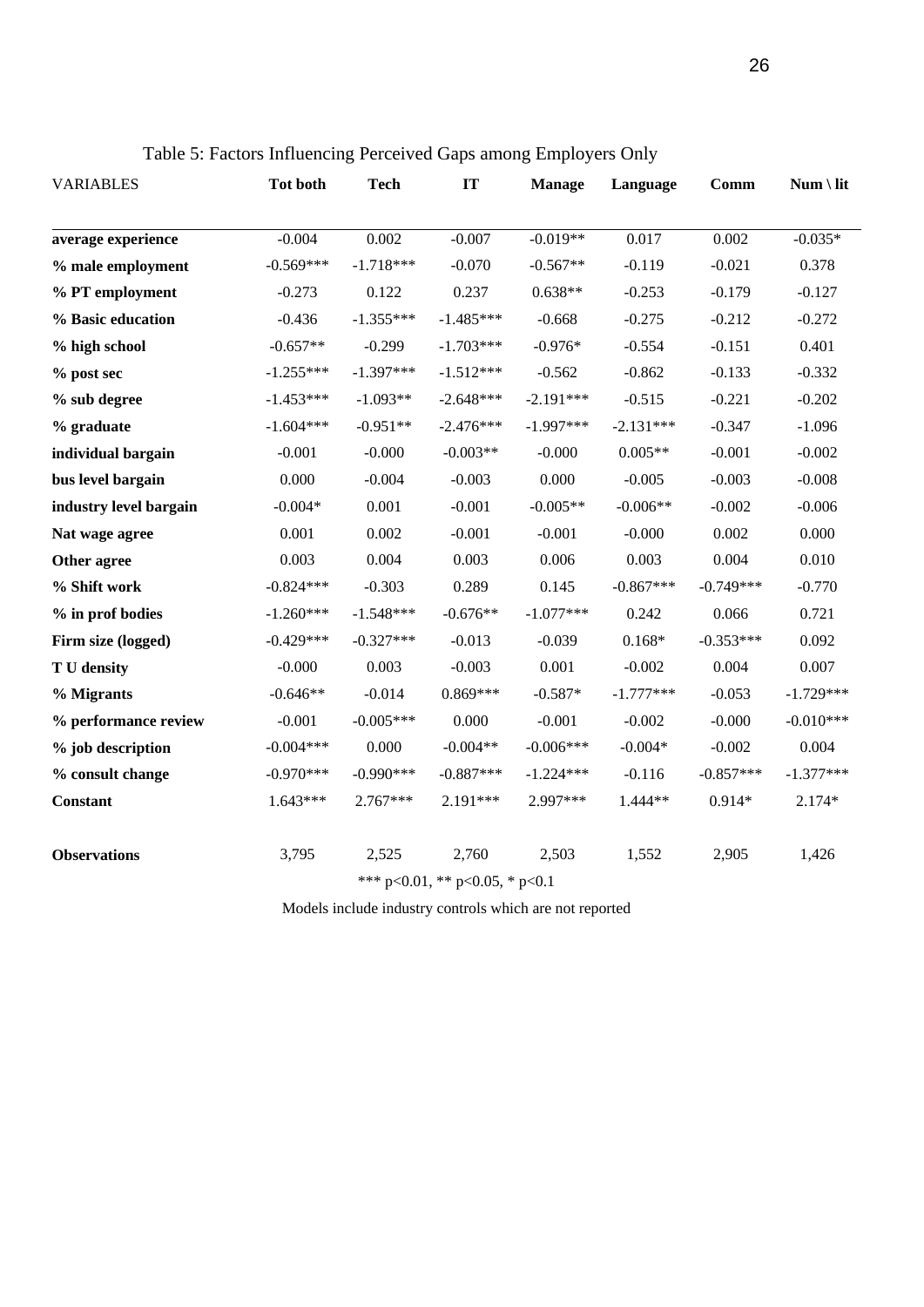| $\frac{1}{2}$ of the Fromomy of Experiencing a bilin $\frac{1}{2}$ (marginar Em-<br><b>VARIABLES</b> | Mutual     | Firm       | Worker     |
|------------------------------------------------------------------------------------------------------|------------|------------|------------|
| average experience                                                                                   | $-0.002$   | $-0.003**$ | 0.001      |
| % male employment                                                                                    | $0.064**$  | 0.027      | 0.029      |
| % PT employment                                                                                      | 0.043      | 0.052      | 0.003      |
| % Basic education                                                                                    | 0.025      | $-0.070$   | $0.080**$  |
| % high school                                                                                        | $0.138**$  | 0.032      | $0.125***$ |
| % post sec                                                                                           | $0.172***$ | $-0.004$   | $0.180***$ |
| % sub degree                                                                                         | $0.188***$ | 0.008      | $0.225***$ |
| % graduate                                                                                           | $0.153**$  | $-0.010$   | $0.207***$ |
| individual bargain                                                                                   | 0.000      | 0.000      | 0.000      |
| bus level bargain                                                                                    | 0.000      | 0.000      | 0.000      |
| industry level bargain                                                                               | $0.001***$ | $0.001***$ | 0.000      |
| Nat wage agree                                                                                       | $0.001***$ | $0.001***$ | 0.000      |
| Other agree                                                                                          | $-0.000$   | 0.000      | $-0.000$   |
| % Shift work                                                                                         | $0.093***$ | 0.044      | $0.063***$ |
| % in prof bodies                                                                                     | $0.092**$  | 0.015      | $0.089***$ |
| Firm size (logged)                                                                                   | $0.043***$ | $0.022***$ | $0.042***$ |
| T U density                                                                                          | $-0.001**$ | $-0.001*$  | $-0.000$   |
| % Migrants                                                                                           | 0.048      | 0.021      | $-0.010$   |
| % performance review                                                                                 | $0.128***$ | $0.051*$   | $0.102***$ |
| % job description                                                                                    | $0.001***$ | $0.001***$ | $0.000**$  |
| % consult change                                                                                     | $0.001***$ | $0.001***$ | $0.000**$  |
| <b>Manufacturing</b>                                                                                 | 0.138      | 0.161      |            |
| Electricity $\setminus$ Gas $\setminus$ Water                                                        | 0.137      | 0.138      | 0.045      |
| Construction                                                                                         | 0.092      | 0.111      | 0.006      |
| Wholesale \ Retail                                                                                   | 0.165      | 0.137      | 0.060      |
| <b>Hotels \ Restaurants</b>                                                                          | 0.067      | 0.104      | 0.004      |
| Transport \ Storage                                                                                  | 0.137      | 0.127      | 0.027      |
| <b>Financial Inter</b>                                                                               | 0.167      | 0.108      | $0.106***$ |
| <b>Business Services</b>                                                                             | 0.147      | 0.122      | 0.055      |
| <b>Public Admin</b>                                                                                  | 0.106      | 0.093      | 0.023      |
| <b>Education</b>                                                                                     | 0.113      | 0.120      | 0.011      |
| <b>Health</b>                                                                                        | 0.150      | 0.132      | 0.057      |
| Observations                                                                                         | 4,035      | 4,035      | 4,030      |
| *** p<0.01, ** p<0.05, * p<0.1                                                                       |            |            |            |

Table 6: The Probability of Experiencing a Skill Gap (Marginal Effects)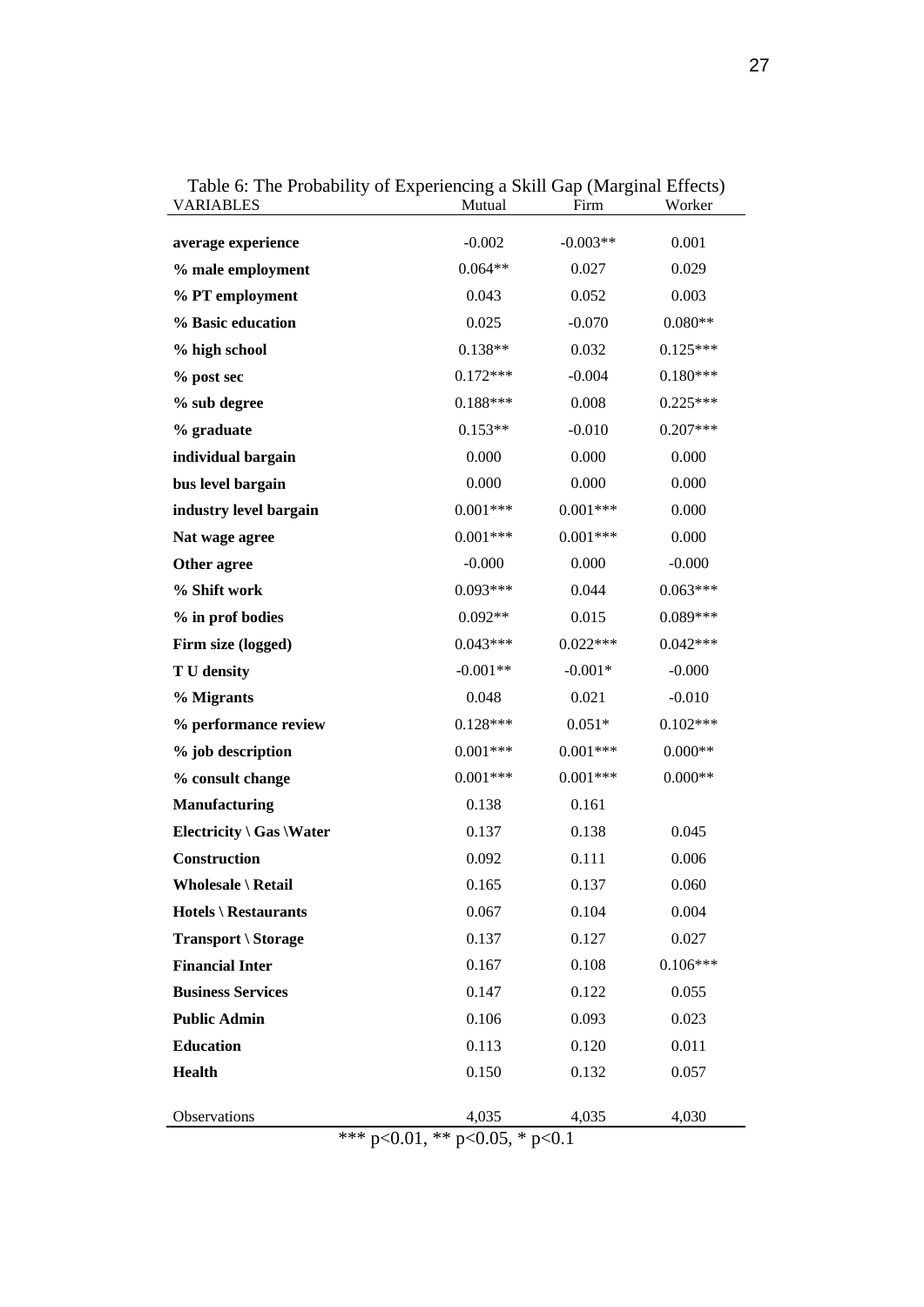|                                | (1)           | (2)           | (3)           |  |  |
|--------------------------------|---------------|---------------|---------------|--|--|
| <b>VARIABLES</b>               | Base          | Firm          | employee      |  |  |
|                                |               |               |               |  |  |
| average experience             | 1.958         | $3.444**$     | $-0.843$      |  |  |
| % male employment              | $-32.534$     | 0.962         | 31.479        |  |  |
| % PT employment                | $-175.882***$ | $-191.701***$ | $-146.092***$ |  |  |
| % basic education              | $-14.695$     | 97.989*       | $-4.966$      |  |  |
| % high school                  | $-163.373***$ | $-54.443$     | $-22.749$     |  |  |
| % post sec                     | $-165.365***$ | 24.030        | 6.108         |  |  |
| % sub degree                   | $-20.827$     | 173.076**     | 175.436       |  |  |
| % graduate                     | 2.461         | 181.931**     | 177.122       |  |  |
| individual bargain             | 0.270         | 0.340         | $0.682**$     |  |  |
| bus level bargain              | 0.378         | 0.292         | 0.938         |  |  |
| industry level bargain         | $-0.177$      | $-0.087$      | $0.929*$      |  |  |
| Nat wage agree                 | $-0.248$      | $-0.311$      | 0.534         |  |  |
| Other agree                    | 0.098         | $-0.123$      | 0.287         |  |  |
| % Shift work                   | $-166.208***$ | $-115.780**$  | $-86.907$     |  |  |
| % in prof bodies               | 178.772**     | 253.380***    | 281.137***    |  |  |
| Firm size (logged)             | 48.299***     | 68.476***     | 101.170***    |  |  |
| T U density                    | 0.042         | 0.028         | $-0.826*$     |  |  |
| % Migrants                     | $-103.615**$  | $-75.741$     | $-52.632$     |  |  |
| % consult change               | $-77.108*$    | $-2.324$      | 46.517        |  |  |
| Gap both                       | 1,059.139***  |               |               |  |  |
| lamda Gap both                 | $-600.125***$ |               |               |  |  |
| firm gap                       |               | 1,138.696***  |               |  |  |
| lamda firm gap                 |               | $-632.383***$ |               |  |  |
| employee gap                   |               |               | 125.222       |  |  |
| lamda employee gap             |               |               | $-55.123$     |  |  |
|                                |               |               |               |  |  |
| <b>Constant</b>                | $-273.128$    | $-709.983***$ | $-293.646$    |  |  |
|                                | (229.422)     | (242.755)     | (236.686)     |  |  |
| <b>Observations</b>            | 4035          | 4035          | 4035          |  |  |
| <b>R-squared</b>               | 0.102         | 0.102         | 0.091         |  |  |
| *** p<0.01, ** p<0.05, * p<0.1 |               |               |               |  |  |

# Table 7: Average Training Cost Models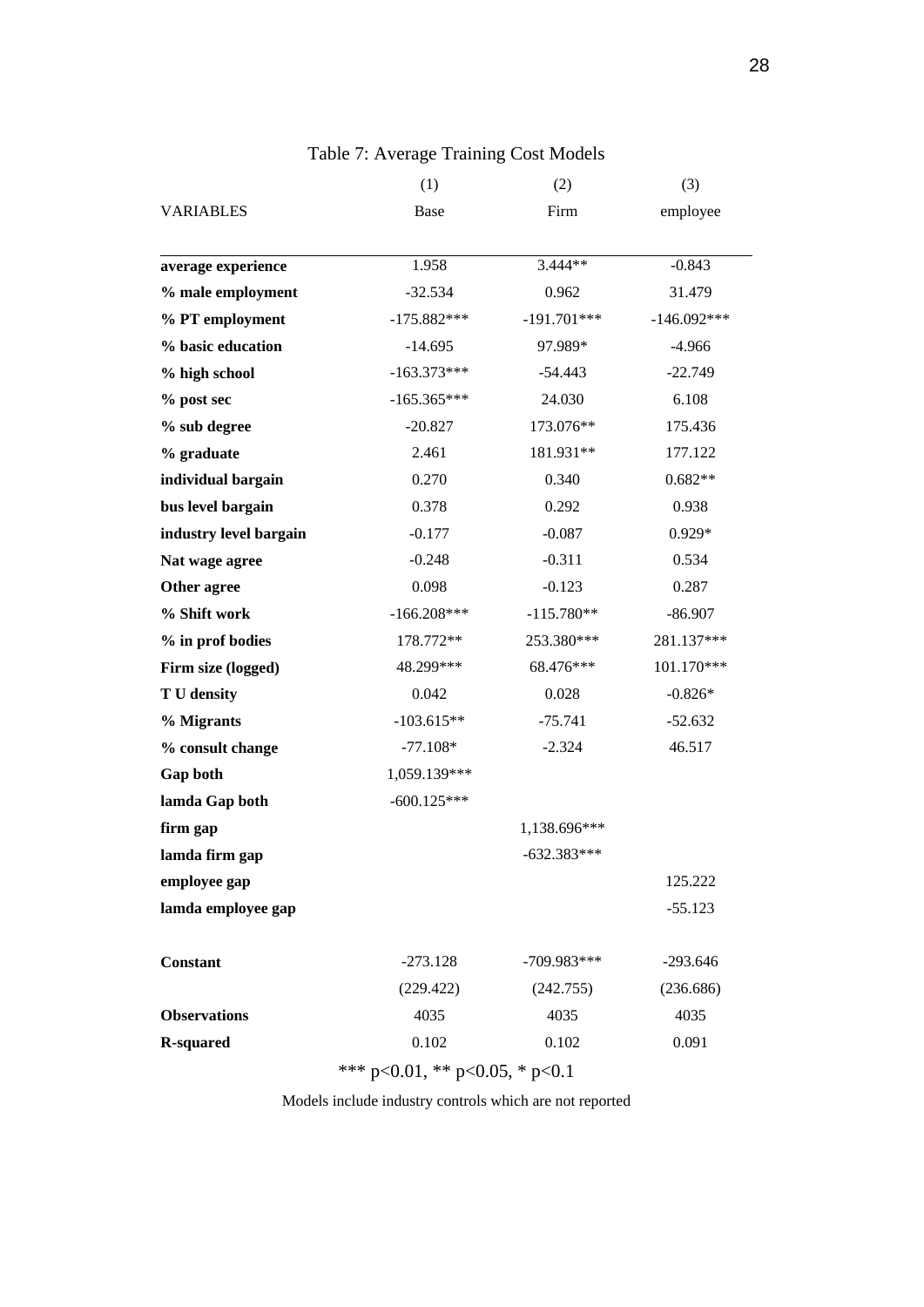|                      | (1)         | (2)          | (3)        |  |
|----------------------|-------------|--------------|------------|--|
| <b>VARIABLES</b>     | <b>Base</b> | Firm         | employee   |  |
| <b>Technology</b>    | 678.729***  | 58.573**     | 815.384*** |  |
| <b>IT</b>            | 686.316**   | $-8.008$     | 64.308     |  |
| <b>Management</b>    | 666.589*    | 1,854.322*** | 522.366    |  |
| <b>Languages</b>     | 214.557     | $-64.914$    | $-623.507$ |  |
| <b>Communication</b> | $-23.022$   | 49.918       | 468.758    |  |
| Numeracy / Lit       | 401.712     | $-572.462$   | 397.271    |  |
| <b>Constant</b>      | $-168.646$  | $-645.738**$ | $-252.571$ |  |
| <b>Observations</b>  | 4035        | 4035         | 4035       |  |
| <b>R-squared</b>     | 0.118       | 0.115        | 0.250      |  |

Table 8: Impact on Average Training Costs of Individual Skill Gap Effects

(selection adjusted)

\*\*\* p<0.01, \*\* p<0.05, \* p<0.1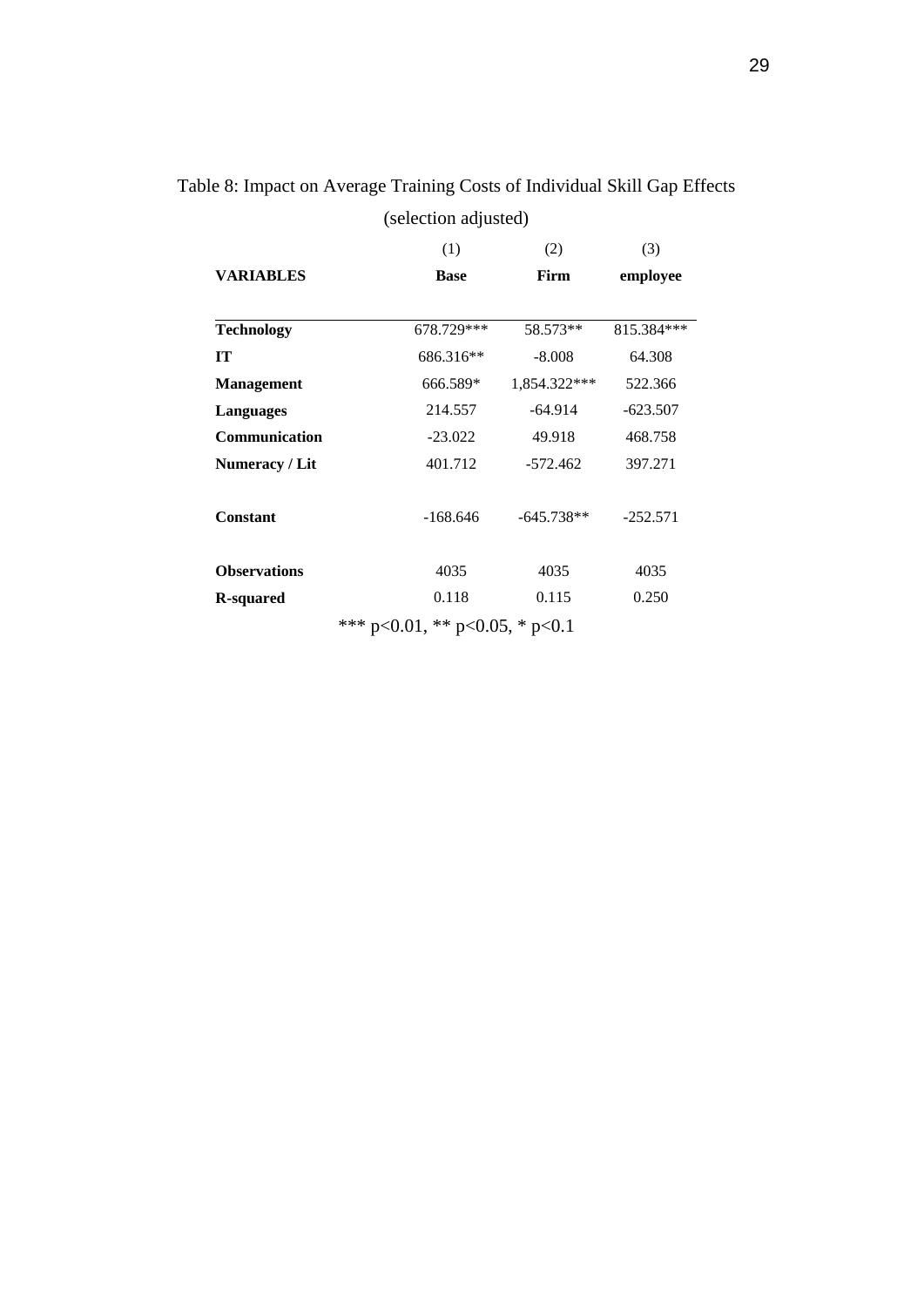|                                | (1)         | (2)         | (3)         |  |  |  |
|--------------------------------|-------------|-------------|-------------|--|--|--|
| <b>VARIABLES</b>               | <b>Base</b> | Firm        | employee    |  |  |  |
|                                |             |             |             |  |  |  |
| average experience             | $0.013***$  | $0.014***$  | $0.012***$  |  |  |  |
| % male employment              | $0.111***$  | $0.116***$  | $0.133***$  |  |  |  |
| % PT employment                | $-0.179***$ | $-0.185***$ | $-0.171***$ |  |  |  |
| % basic education              | 0.056       | 0.089       | 0.093       |  |  |  |
| % high school                  | $0.123*$    | $0.147**$   | $0.210***$  |  |  |  |
| % post sec                     | 0.083       | $0.129*$    | $0.197**$   |  |  |  |
| % sub degree                   | $0.180**$   | $0.224***$  | $0.313***$  |  |  |  |
| % graduate                     | $0.405***$  | $0.448***$  | $0.524***$  |  |  |  |
| individual bargain             | 0.000       | 0.000       | $0.000**$   |  |  |  |
| bus level bargain              | 0.000       | 0.000       | 0.000       |  |  |  |
| industry level bargain         | $-0.001*$   | $-0.001**$  | $-0.000$    |  |  |  |
| Nat wage agree                 | $-0.001***$ | $-0.001***$ | $-0.000*$   |  |  |  |
| Other agree                    | $-0.000$    | $-0.000$    | $-0.000$    |  |  |  |
| % Shift work                   | $-0.105**$  | $-0.096**$  | $-0.066$    |  |  |  |
| % in prof bodies               | 0.076       | $0.092*$    | $0.124**$   |  |  |  |
| Firm size (logged)             | $0.034***$  | $0.037***$  | $0.057***$  |  |  |  |
| T U density                    | 0.001       | 0.001       | 0.000       |  |  |  |
| % Migrants                     | $-0.175***$ | $-0.170***$ | $-0.167***$ |  |  |  |
| % consult change               | $0.074*$    | $0.087**$   | $0.139***$  |  |  |  |
| Gap both                       | $0.252*$    |             |             |  |  |  |
| lamda Gap both                 | $-0.158*$   |             |             |  |  |  |
| firm gap                       |             | $0.340**$   |             |  |  |  |
| lamda firm gap                 |             | $-0.224**$  |             |  |  |  |
| employee gap                   |             |             | $-0.197$    |  |  |  |
| lamda employee gap             |             |             | 0.132       |  |  |  |
|                                |             |             |             |  |  |  |
| <b>Constant</b>                | $2.387***$  | $2.258***$  | $2.452***$  |  |  |  |
|                                | (0.118)     | (0.127)     | (0.125)     |  |  |  |
| <b>Observations</b>            | 4035        | 4035        | 4035        |  |  |  |
| <b>R-squared</b>               | 0.237       | 0.238       | 0.237       |  |  |  |
| *** p<0.01, ** p<0.05, * p<0.1 |             |             |             |  |  |  |

# Table 9: Average Labour Cost Models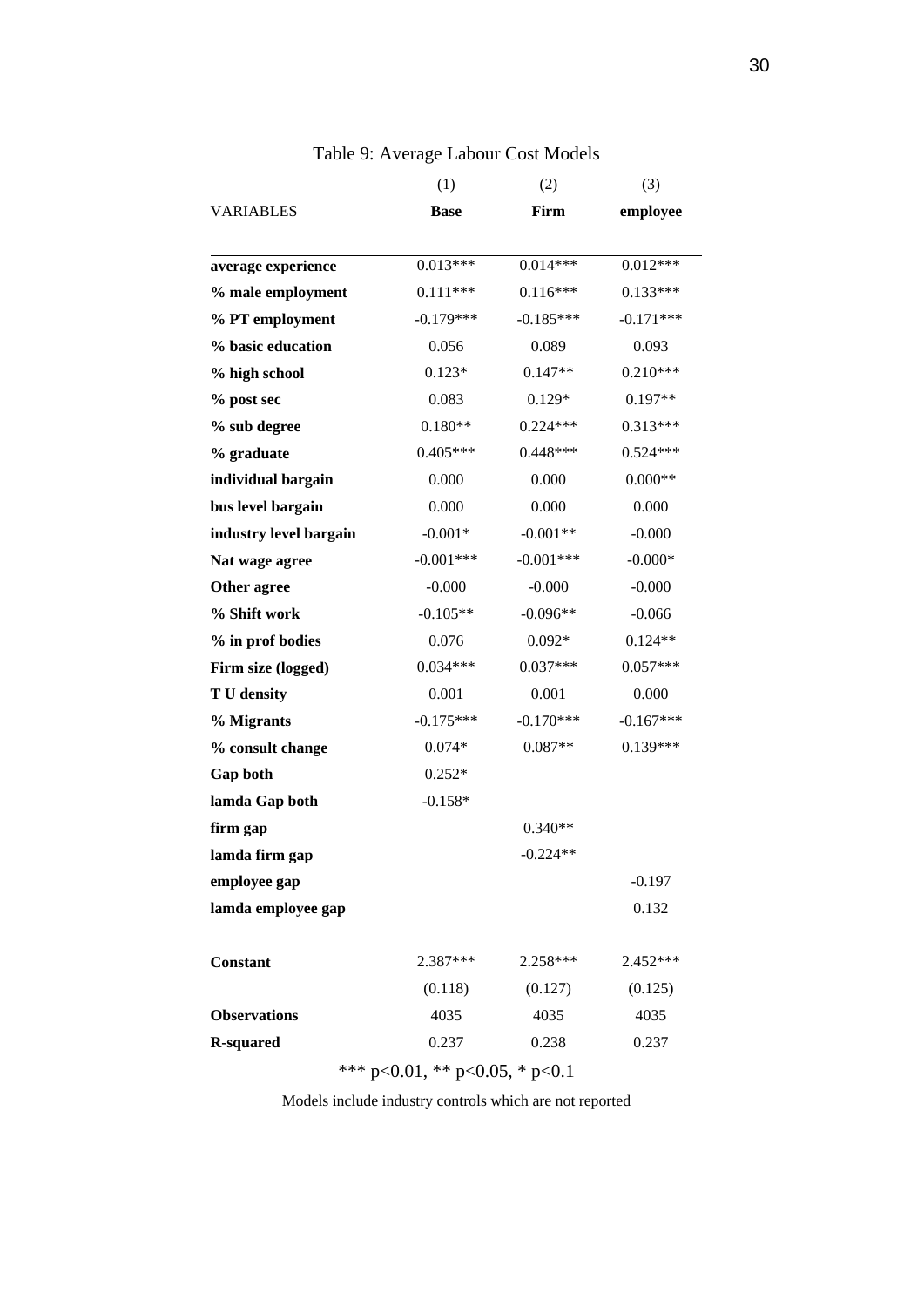|                     | adjusted)                      |          |            |
|---------------------|--------------------------------|----------|------------|
|                     | (1)                            | (2)      | (3)        |
| <b>VARIABLES</b>    | <b>Base</b>                    | Firm     | employee   |
|                     |                                |          |            |
| <b>Technology</b>   | 0.080                          | $-0.022$ | $-0.039$   |
| IT                  | $0.356*$                       | 0.555    | 0.276      |
| <b>Management</b>   | 0.171                          | $-0.040$ | 0.012      |
| <b>Languages</b>    | $-0.373**$                     | $-0.228$ | $-0.058$   |
| Communication       | $-0.038$                       | $-0.025$ | $-0.079$   |
| Numeracy / Lit      | $-0.604$                       | $-0.613$ | 0.133      |
| <b>Constant</b>     | $2.356***$                     | 2.249*** | $2.471***$ |
| <b>Observations</b> | 4035                           | 4035     | 4035       |
| <b>R-squared</b>    | 0.251                          | 0.249    | 0.250      |
|                     | *** p<0.01, ** p<0.05, * p<0.1 |          |            |

# Table 10: Impact on Average Labour Cost of Individual Skill Gap Effects (selection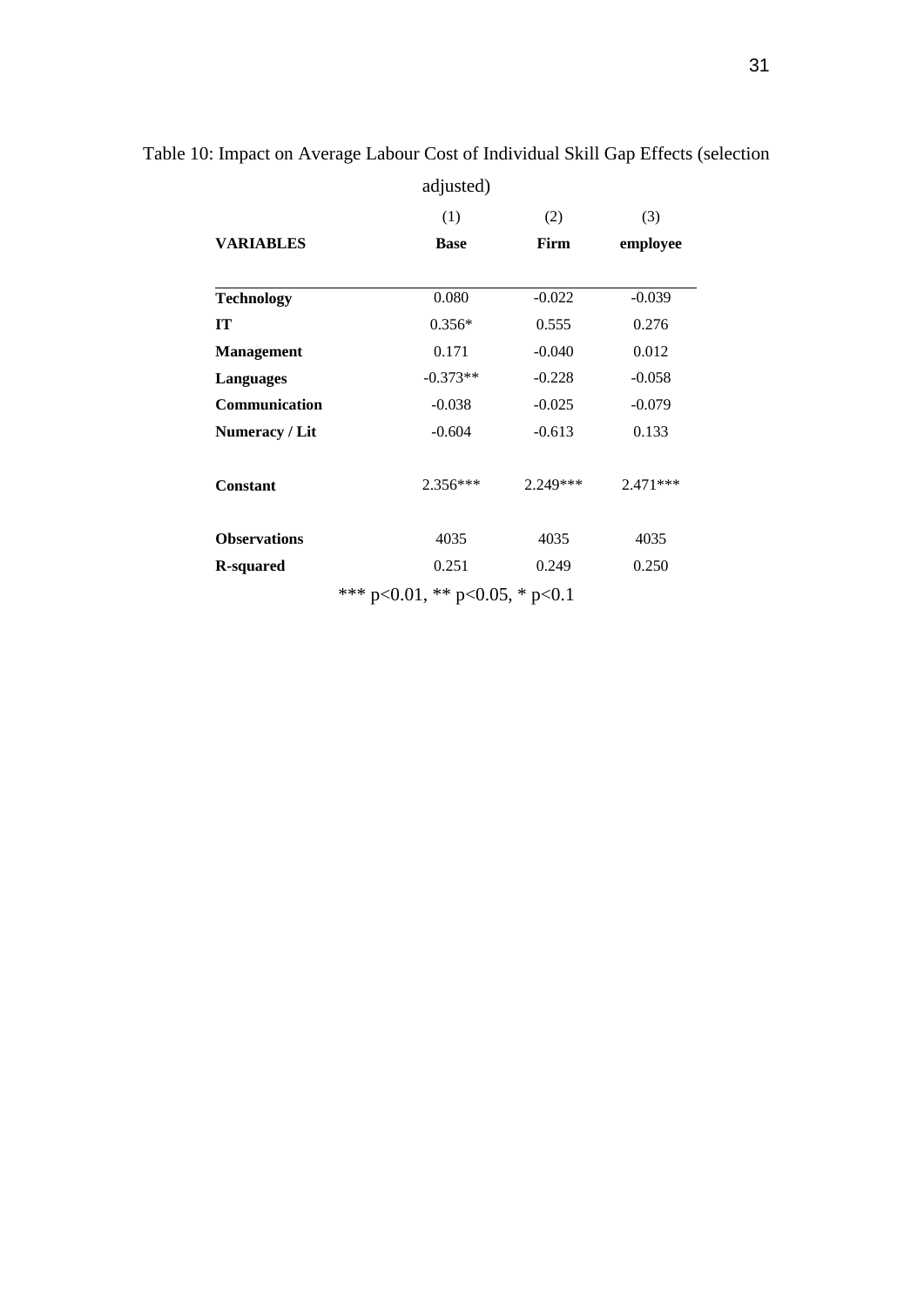#### **REFERENCES**

Acemoglu, Daron and Pischke, Jorn-Steffen (1998). "Why do Firms Train? Theory and Evidence", *Quarterly Journal of Economics*, 113(1), pp. 79-119.

Alpin, C., Shackleton, J.R., and Walsh, S. (1998). Over and Under-Education in UK Graduate Labour Market. *Studies in Higher Education, 23*, 17-34.

Battu, Harminder and Sloane, Peter J. (2004). Over-education and ethnic minorities in Britain. *The Manchester School*, 72(4), 535-559.

Becker, Gary *Human Capital* (Chicago: University of Chicago Press, 1964).

Bevan, Stephen and Cowling, Marc (2007) 'Job Matching in the UK and Europe', Skills for Business, Research Report 25.

Budria, Santiago and Ana Moro-Egido (2008) 'Education, educational mismatch and wage inequality: Evidence for Spain', *Economics of Education Review*, 27(3), pp. 332-341.

Culpepper, Pepper D. (1999) 'The Future of the High-Skill Equilibrium in Germany', *Oxford Review of Economic Policy* 15(1), pp.43-59

Dex, Shirley and Lindley, Joanne K. (2007). *Labour market job matching for UK minority ethnic groups*. University of Sheffield, Department of Economics, Sheffield Economics Research Paper Series 2007003.

Estevez-Abe, Margarita, Iversen, Torben and Soskice, David (2000) 'Social Protection and the Formation of Skills: A Reinterpretation of the Welfare State', in Peter A. Hall and David Soskice (eds.) *Varieties of Capitalism*. Oxford: Oxford University Press, pp.145-183.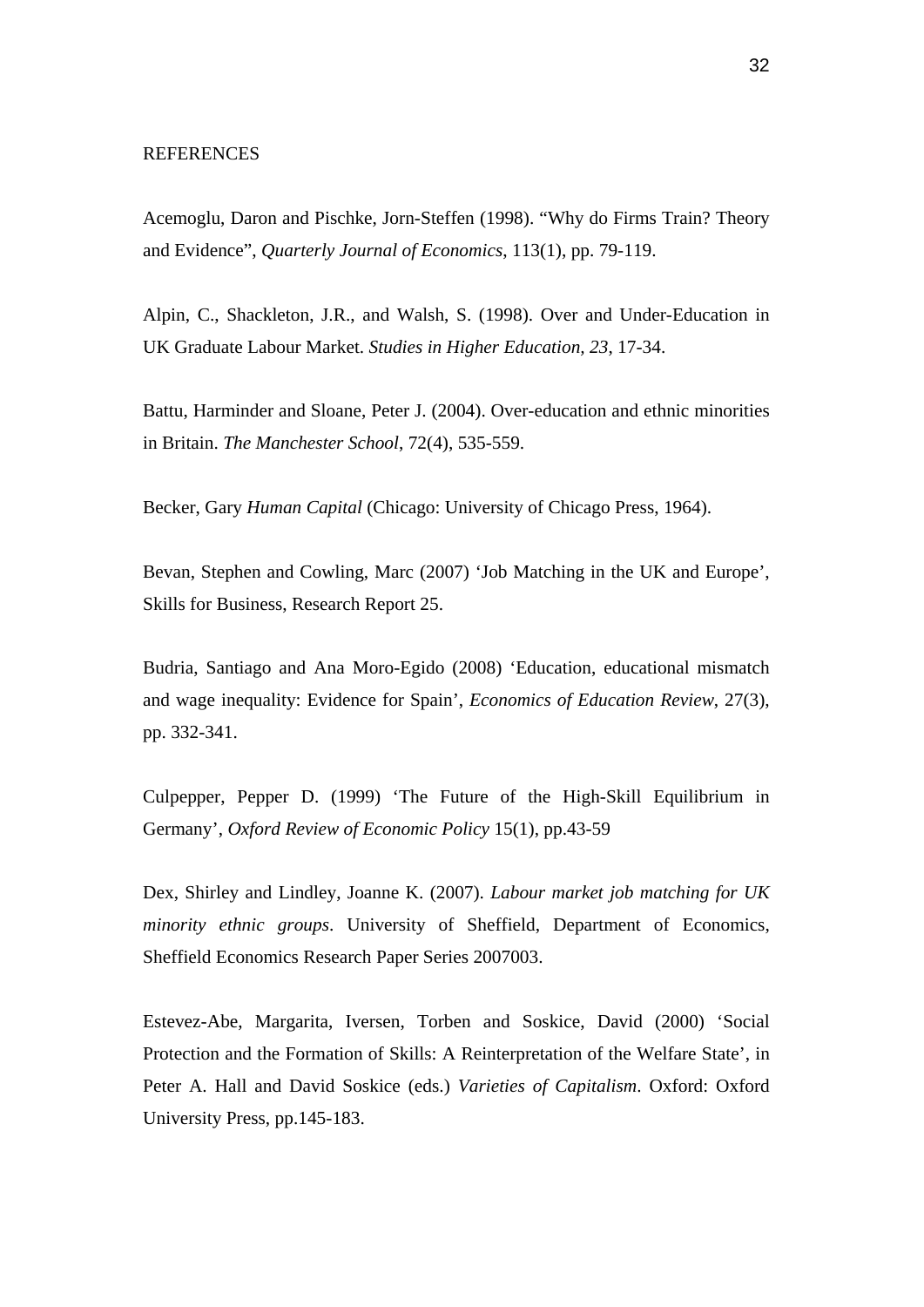Fabling, Richard and Maré, David (2013) 'Firm-Level Hiring Difficulties: Persistence, Business Cycle and Local Labour Market Influences', IZA Working Papers No.7534

Haskel, Jonathan and Martin, Chris (2001) 'Technology, Wages, and Skill Shortages: Evidcence from UK micro data', *Oxford Economic Papers*, 53(4): pp. 642-658

Kampelmann, Stephan and Rycx, François (2012). "The impact of educational mismatch on firm productivity: Evidence from linked panel data", *Economics of Education Review*, Vol. 31(6), pp. 918-931.

Kucel, Alexander and Byrne, Delma (2008). 'Are over-educated people insiders or outsiders? A case of job search methods and over-education in the UK'. ESRI Working Paper No. 258.

Lindley, Joanne K. (2009). 'The over-education of UK immigrants and minority ethnic groups: Evidence from the Labour Force Survey'. *Economics of Education Review* 28:80-89.

Mavromaras, Kostas; McGuinness, Seamus; O'Leary, Nigel; Sloane, Peter; and Wei, Zhang (2013) "Job Mismatches and Labour Market Outcomes: Panel Evidence on Australian University Graduates", Economic Record (Published online 21 June 2013).

McGuinness, Seamus (2006). "Overeducation in the Labour Market", *Journal of Economic Surveys*, Vol. 20, No. 3, pp. 387–418.

McGuinness, Seamus and Bennett, Jessica (2007). 'Overeducation and the Graduate Labour Market', *Economics of Education Review*,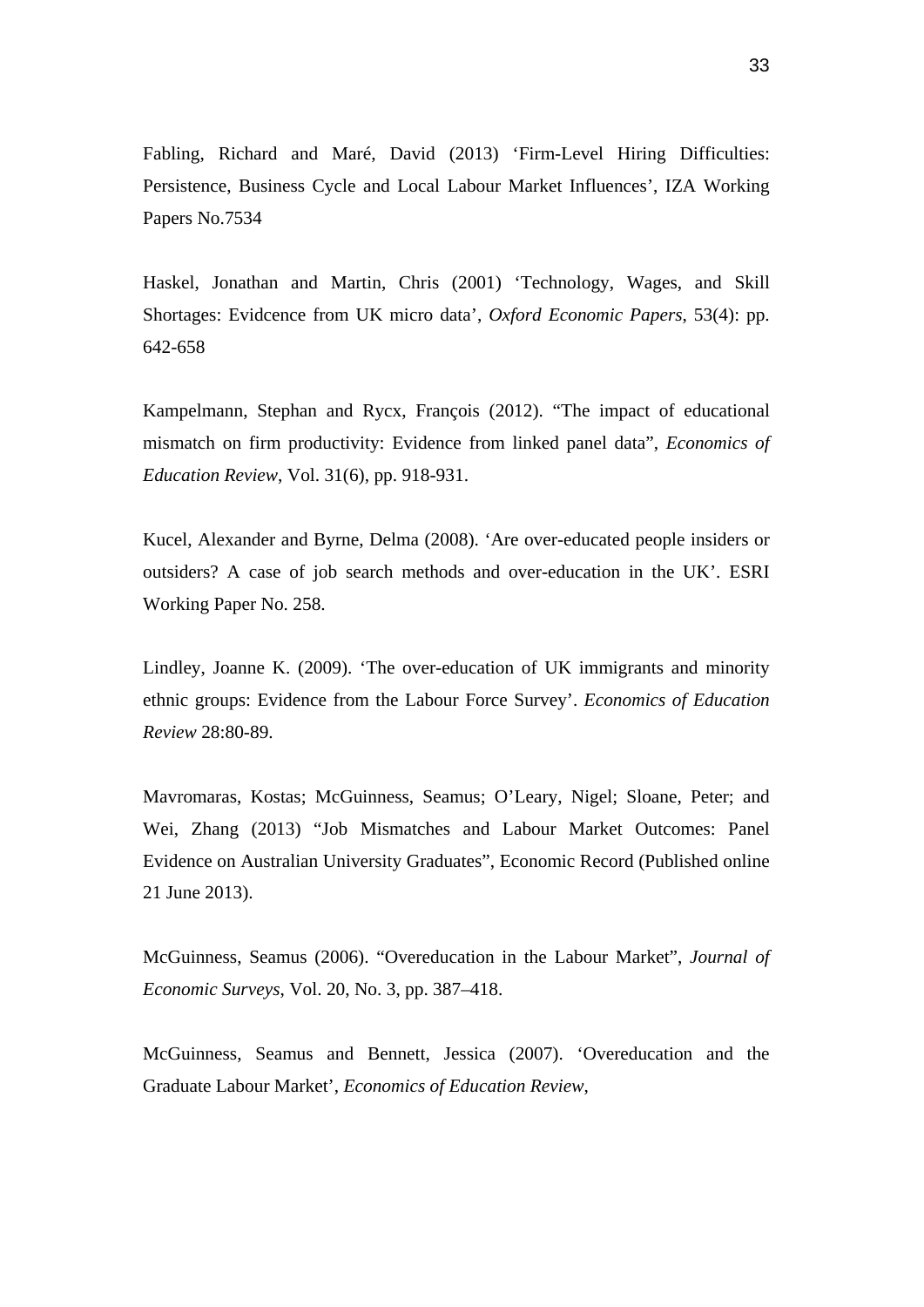McGuinness, Seamus and Bennet, Jessica (2008) 'An Assessment of International Trends in Occupational Forecasting and Skills Research: How Does Northern Ireland Compare?', Economic Research Unit of Northern Ireland, Working Papers.

McGuinness, Seamus; Kelly, Elish; O'Connell, Philip (2010). "The Impact of Wage Bargaining Regime on Firm- level Competitiveness and Wage Inequality: The Case of Ireland", *Industrial Relations: a journal of economy and society***,** 2010, Vol. 49(4), pp. 593-615.

Mincer, Jacob *Schooling, Experience and Earnings* (New York: Columbia University Press, 1974).

Quintini, Glenda (2011) 'Over-Qualified or Under-Skilled. A review of existing literature', OECD Working Papers DELSA/ELSA/WD/SEM(2011)6. Paris: OECD.

Salas, Eduardo and Cannon-Bowers, Janis A. (2001) 'The Science of Training: A Decade of Progress', *Annual Review of Psychology* Vol.52: 471-499.

Tether, Bruce S.; Mina, Andrea; Consoli, Davide; and Gagliardi, Dimitri (2005) 'A Literature Review on Skills and Innovation. How Does Successful Innovation Impact on the Demand for Skills and How Do Skills Drive Innovation?', CRIC Report for the UK Department of Trade and Industry. Manchester: ESRC Centre for Research on Innovation and Competition.

Thelen, Kathleen (2004) *How Institutions Evolve. The Political Economy of Skills in Germany, Britain, the United States and Japan*. Cambridge: Cambridge University Press.

Verdugo, Richard R. and Verdugo, Naomi T. (1989) 'The impact of surplus schooling on earnings: some additional findings', *Journal of Human Resources*, Vol.24, pp.629-643.